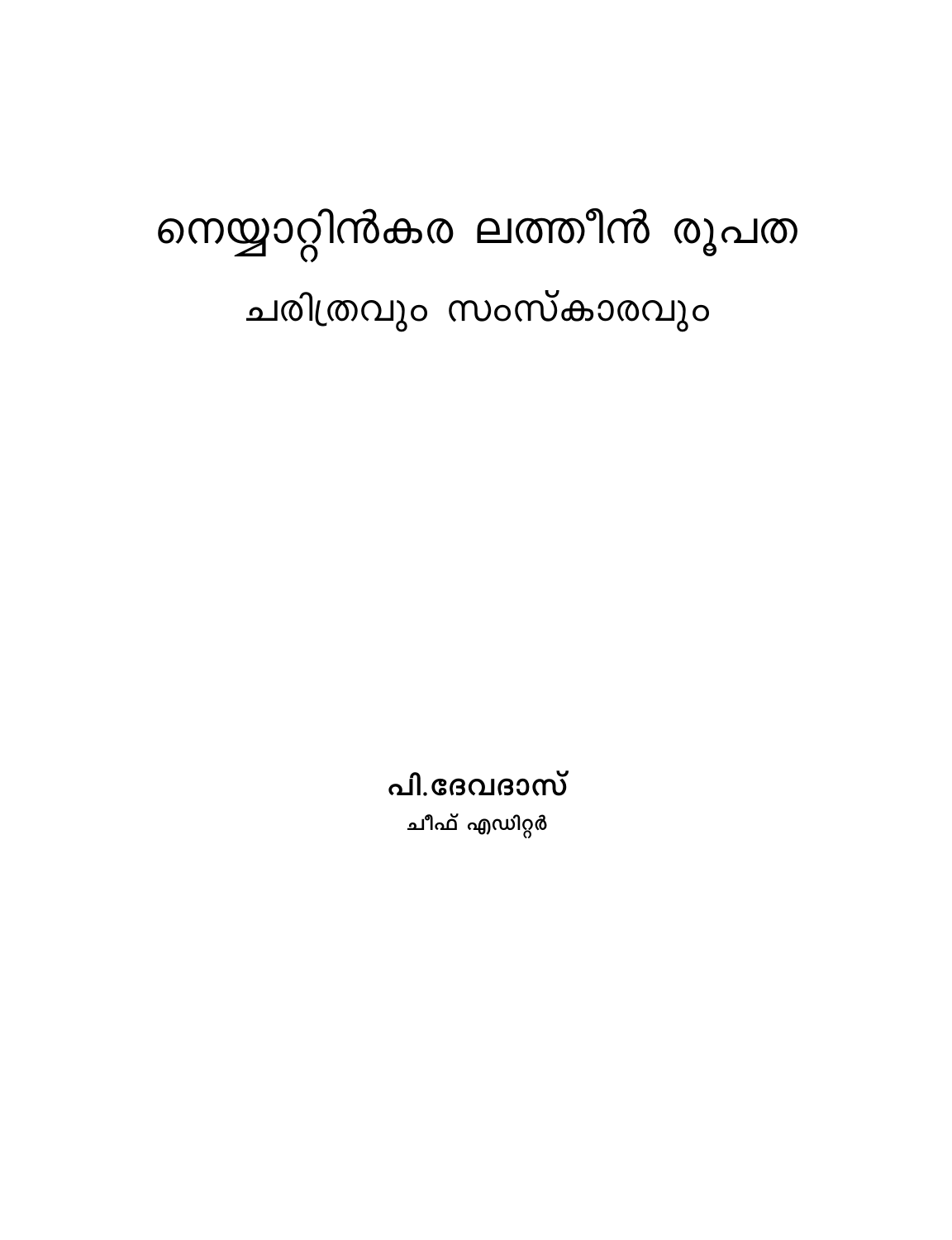# **Neyyattinkara Latheen Roopatha**

### Charithravum Samskaravum

*(Malayalam - Church History)*

|                        |                           | Managing Editor : Msgr. G. Christudas                                                                                                                                                                                                                     |
|------------------------|---------------------------|-----------------------------------------------------------------------------------------------------------------------------------------------------------------------------------------------------------------------------------------------------------|
| Chief Editor           | $\mathbb{R}^{\mathbb{Z}}$ | P. Devadas                                                                                                                                                                                                                                                |
| <b>Members</b>         | $\ddot{\cdot}$            | Rev. Fr. D. Shajkumar, Dr. B. Sobhanan &<br>Prof. S.Raimon                                                                                                                                                                                                |
| <b>First Published</b> |                           | $\therefore$ 01-05-2009                                                                                                                                                                                                                                   |
| Published by           | $\mathbb{R}^{\mathbb{Z}}$ | Msgr. G. Christudas<br>Vicar General<br>Latin Diocese of Neyyattinkara<br>Neyyattinkara - 695 123.<br>Ph: 0471-2227137 (P), 2223133, 2220693<br>Fax: 0471-2222262 (Mob.) 9847069309<br>E-mail: ntabishopshouse@yahoo.co.in<br>Website: www.ntadiocese.org |
| Copyright              | $\mathbb{Z}^{\mathbb{Z}}$ | Latin Diocese of Neyyattinkara                                                                                                                                                                                                                            |
| Cover Design           | $\ddot{\cdot}$            | Sam Isac                                                                                                                                                                                                                                                  |
| Photography            |                           | V.R.Santhosh Aralummoodu & John P.                                                                                                                                                                                                                        |
| Typesetting            |                           | Joy A.                                                                                                                                                                                                                                                    |
| Printed at             |                           | <b>Grace Printers</b><br>T.K.D. Road, Muttada,<br>Thiruvananthapuram<br>Ph: 0471-2540523                                                                                                                                                                  |
| Price                  |                           | Rs. 500/-                                                                                                                                                                                                                                                 |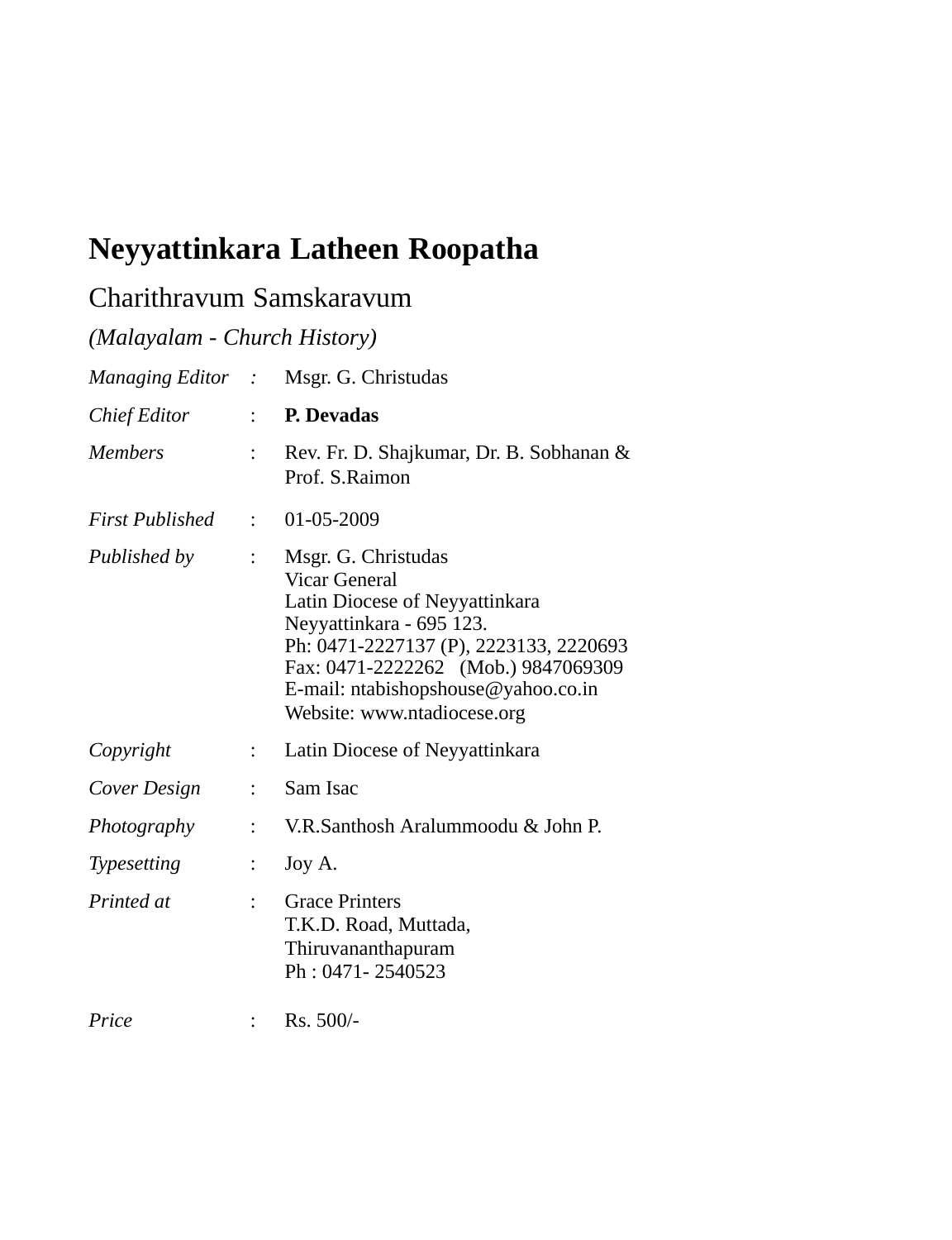

St. Joseph the Worker Heavenly Patron Latin Diocese of Neyyattinkara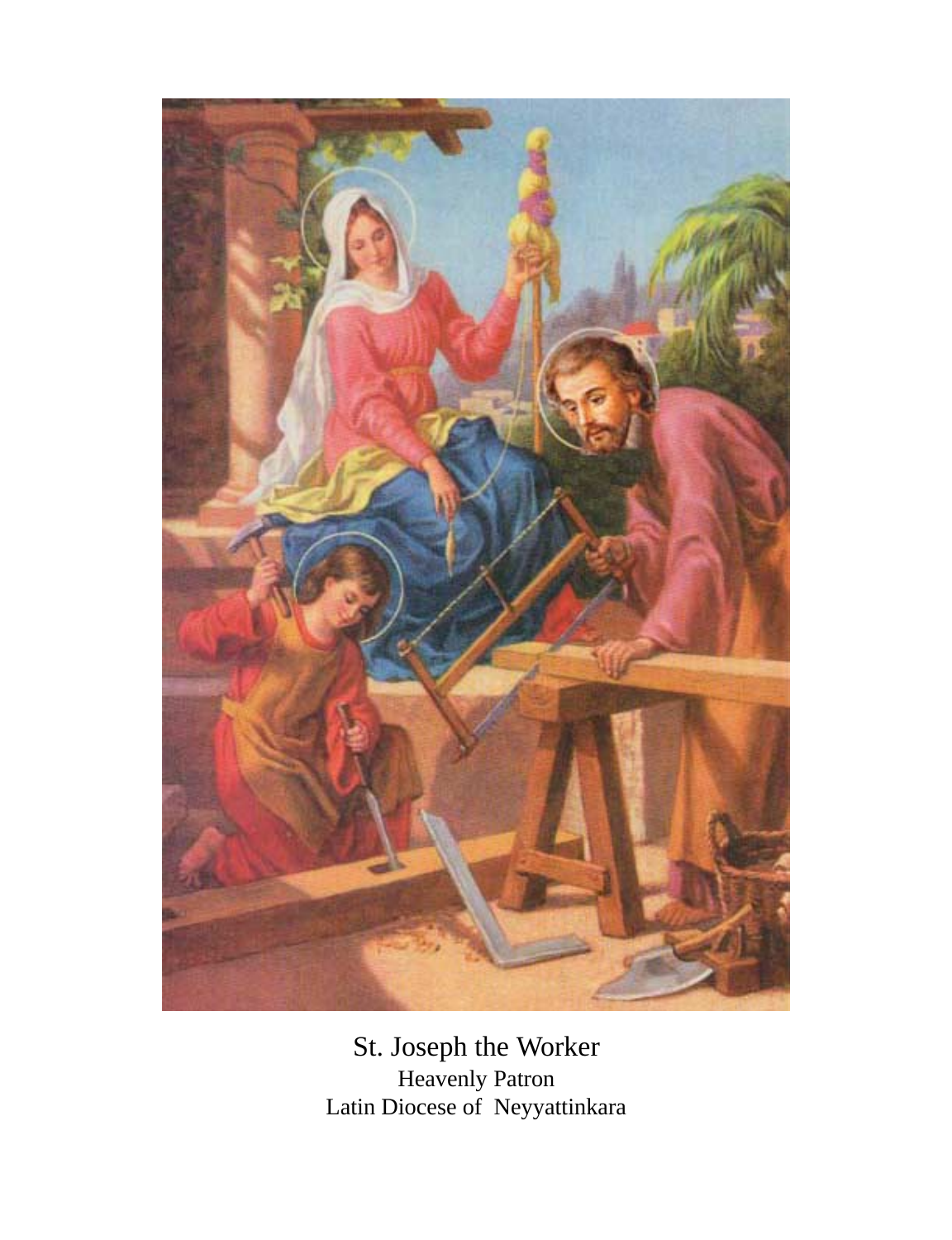

His Holiness Pope Benedict XVI Our Pope The New Era of Leadership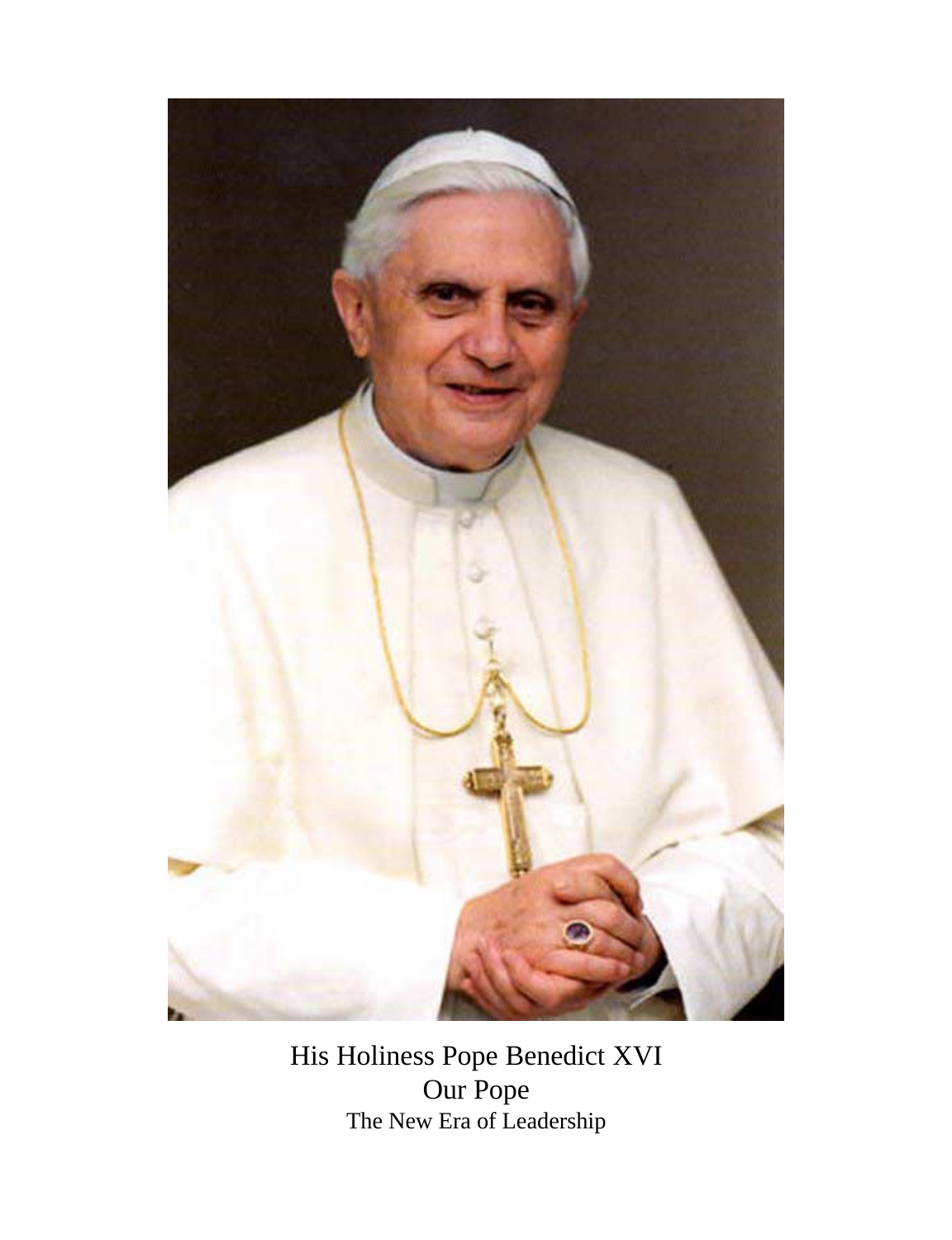

His Grace Most Rev. Dr. Pedro Lopez Quintana Apostolic Nuncio to India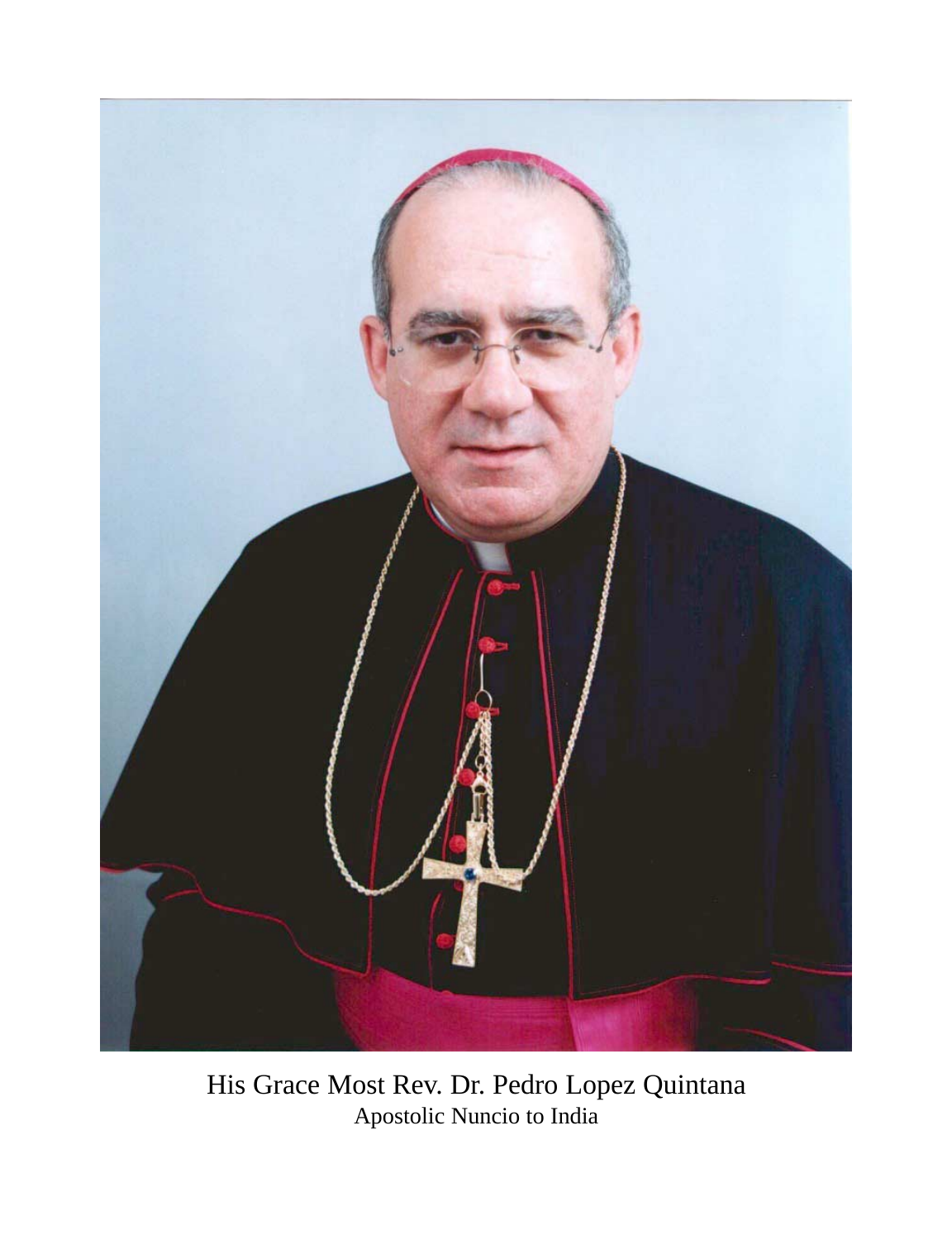

His Grace Most Rev. Dr. Soosapakiam M. Archbishop Latin Arch Diocese of Trivandrum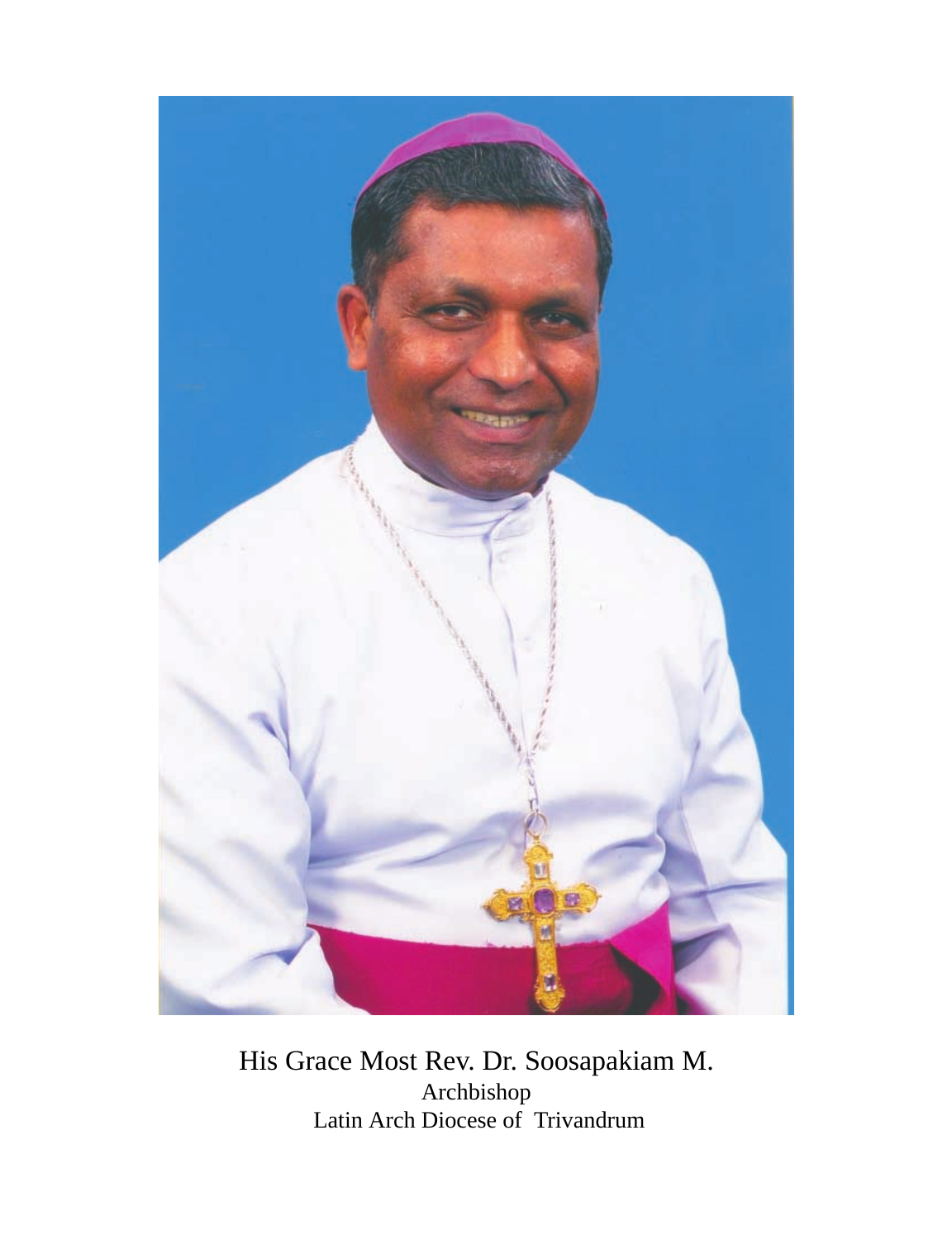

His Excellency Rt. Rev. Dr. Vincent Samuel Bishop Latin Diocese of Neyyattinkara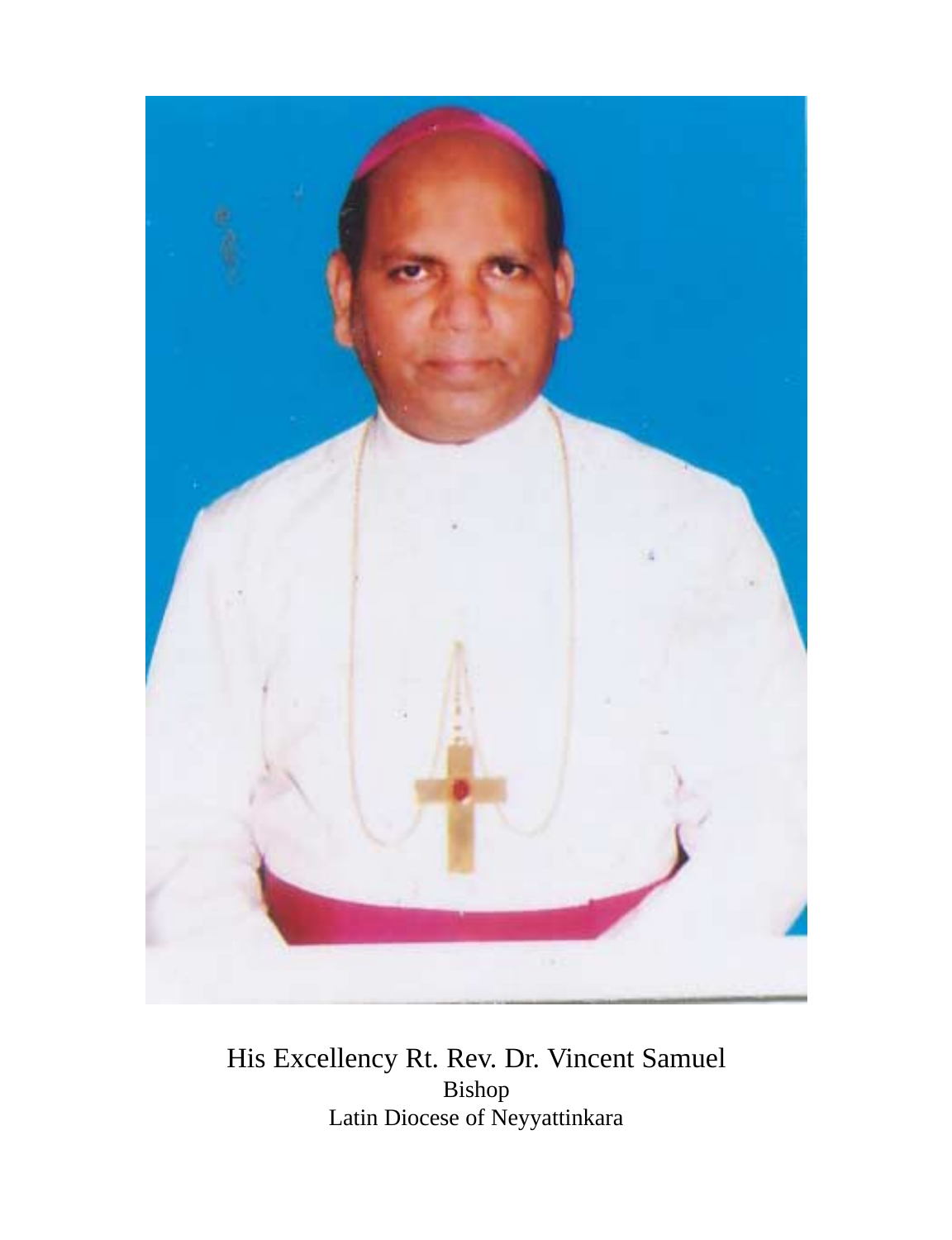

His Excellency Rt. Rev. Dr. Selvister Ponnumuthan Bishop Latin Diocese of Punalur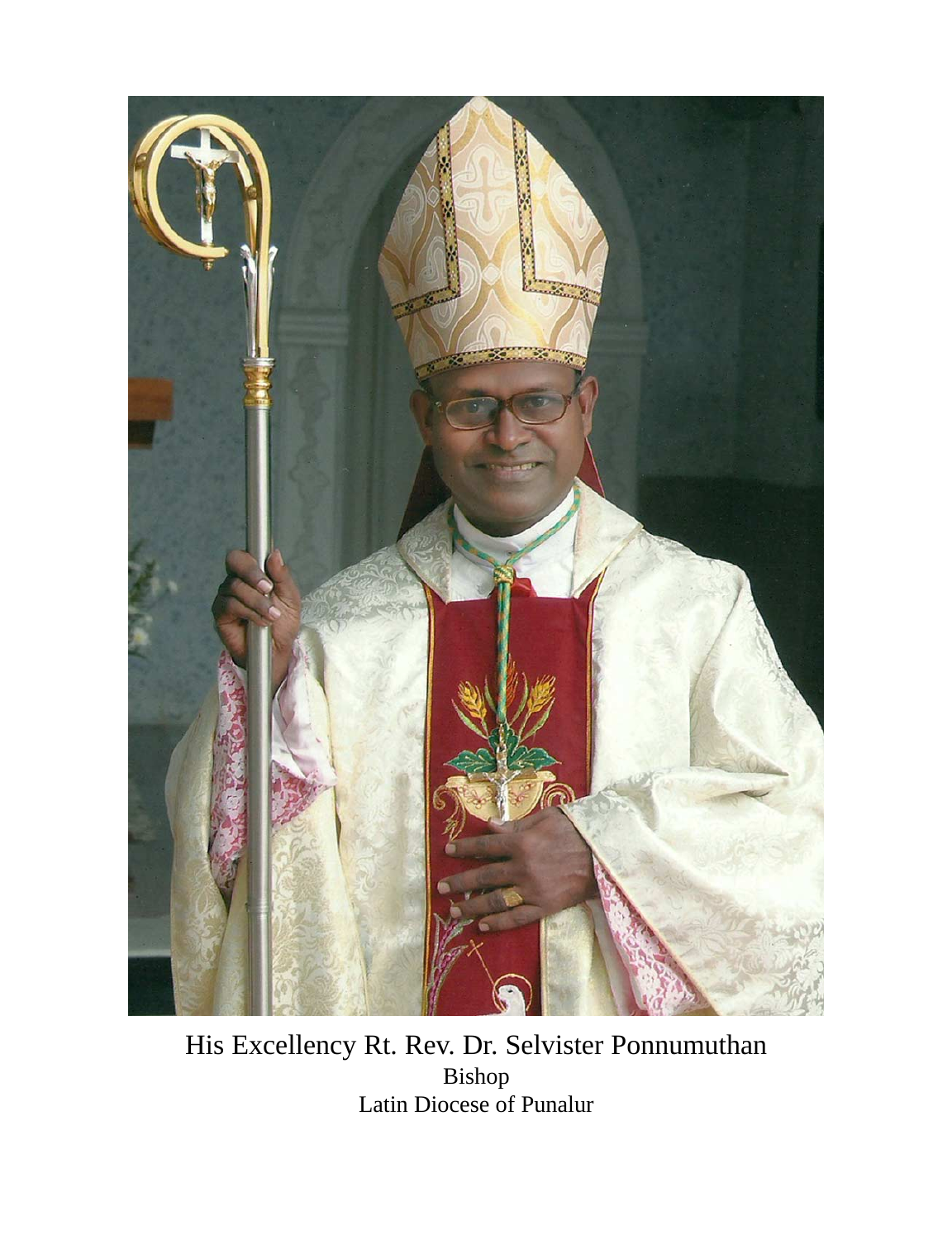# Editorial Board



### Rt. Rev. Msgr. G. Christudas Vicar General Latin Diocese of Neyyattinkara *Managing Editor*



Sri. P. Devadas Arayoor, Plamoottukada *Chief Editor*



Dr. B. Sobhanan Head, Department of History University of Kerala *Member*



Rev. Fr. D. Shajkumar Director, NIDS *Member*



Prof. S. Raimon Dept. of History University College Thiruvananthapuram *Member*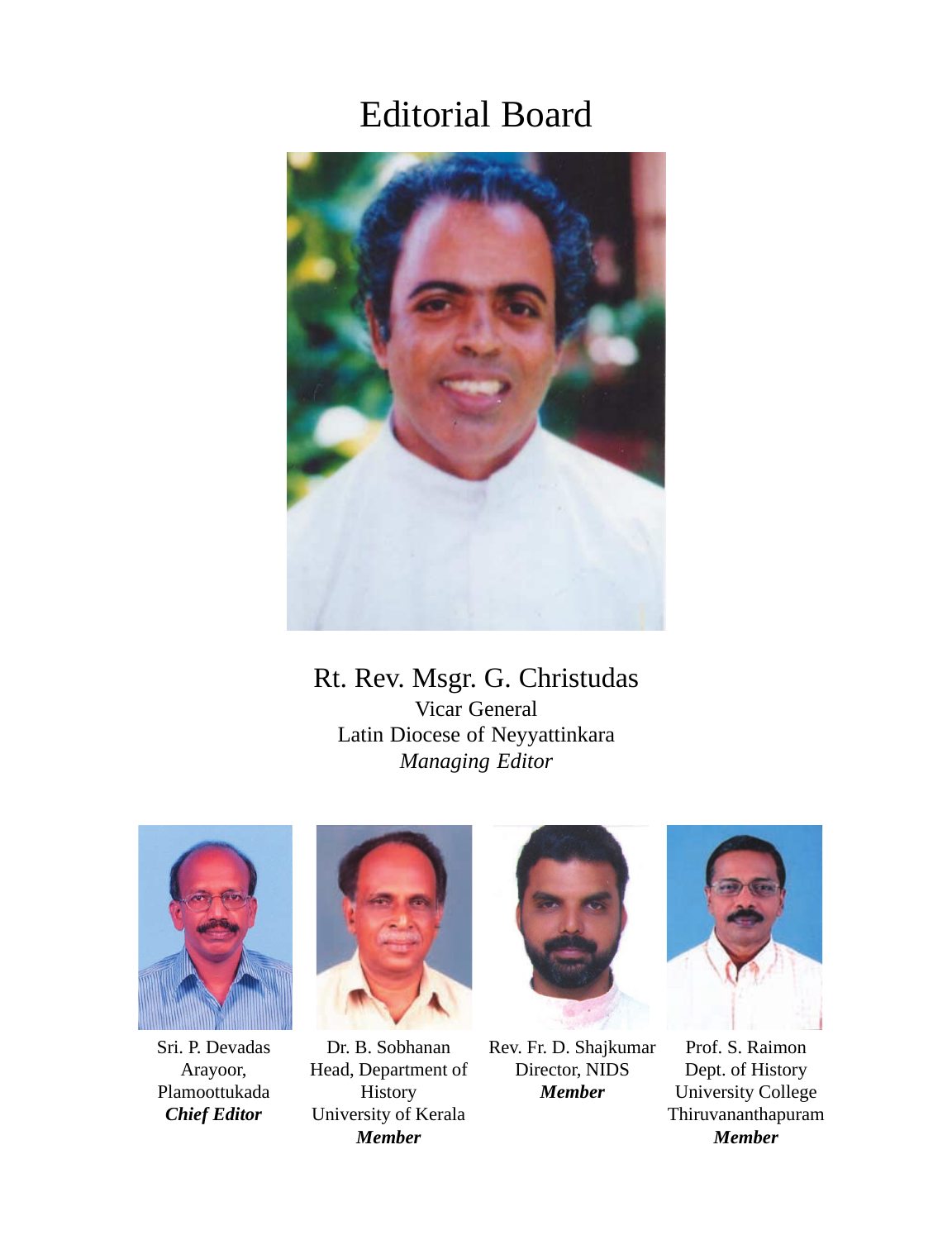സമർപ്പണം

സുവിശേഷ സാക്ഷ്യത്തിലൂടെ അന്ധകാരത്തിൽ നിന്ന് പ്രകാശത്തിലേക്ക് ഇന്നാട്ടിലെ ജനങ്ങളെ കൈപിടിച്ചു നടത്തിയ മിഷനറിമാർക്ക് ..............

സാമൂഹൃതിന്മകൾക്കും അനാചാരങ്ങൾക്കുമെതിരെ സമൂഹമന:സാക്ഷിയെ തൊട്ടുണർത്തിയ മനുഷ്യസ്നേഹികൾക്ക് ...........

> ത്യാഗപൂർണ്ണമായ ജീവിതത്തിലൂടെ വിശ്വാസം കാത്തുപാലിച്ച് വചനം ജ്വലിപ്പിച്ചശേഷം കാലയവനികയ്ക്കുള്ളിൽ മറഞ്ഞ മുൻഗാമികൾക്ക് ............

മനുഷ്യനന്മയ്ക്കായി സർവം സമർപ്പിച്ച ആ ധന്യജീവിതങ്ങളുടെ ദീപ്തമായ സ്മരണയ്ക്കു മുന്നിൽ സാദരം സമർപ്പിക്കട്ടെ ഈ ചരിത്രഗ്രന്ഥം ..........

എഡിറ്റോറിയൽ ബോർഡ്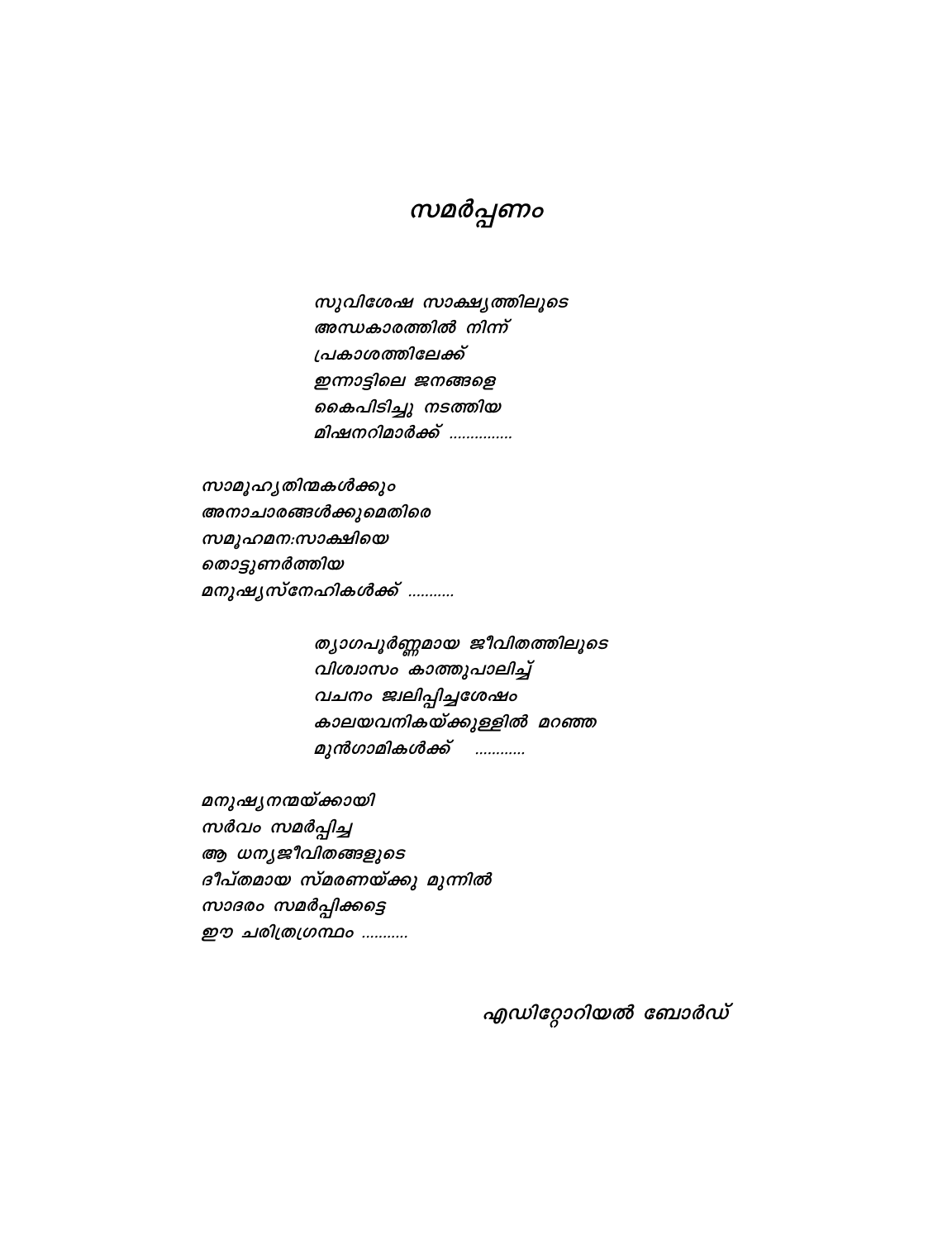### അവതാരിക

ഒരു ജനതയുടെ യഥാർത്ഥ ചരിത്രം അവരുടെ സാമൂഹിക ചരിത്രമാണ്. നെയ്യാറ്റിൻകര രൂപതയിലെ ലത്തീൻ കത്തോലിക്കാ സമുദായ ചരിത്രത്തിന് തിരുവിതാംകൂറിന്റെ സാമൂഹിക ചരിത്രവുമായി വൈവിദ്ധ്യമാർന്ന ലത്തീൻ കത്തോലിക്കാ സമുദായത്തിന്റെ യഥാർത്ഥ അഭേദ്യമായ ബന്ധമുണ്ട്. പതിപ്പാണ് നെയ്യാറ്റിൻകര രൂപതയിൽ ദൃശ്യമാകുന്നത്.

കേരളത്തിന്റെ സാമൂഹിക സാംസ്കാരിക രാഷ്ട്രീയ മണ്ഡലങ്ങളിൽ നെയ്യാറ്റിൻകരയ്ക്ക് പ്രത്യേക പ്രാധാന്യമാണുള്ളത്. കേരളത്തിന്റെ സാമൂഹിക നവോത്ഥാന നായകന്മാരായിരുന്ന ശ്രീ. വൈകുണ്ഡസ്വാമി, ശ്രീ. നാരായണഗുരു, ശ്രീ. അയ്യൻകാളി, ശ്രീ. ചട്ടമ്പിസ്വാമി എന്നിവരുടെ പ്രവർത്തനമേഖലയായിരുന്നു നെയ്യാറ്റിൻകര. കർമ്മലീത്താമിഷനറിമാരുടെ കർമ്മഭൂമിയും നെയ്യാറ്റിൻകര തന്നെയാണ്. "Neyyattinkara is the heart of our mission'' എന്നാണ് നെയ്യാറ്റിൻകര മിഷനെ കർമ്മലീത്താ മിഷനറിമാർ വിശേഷിപ്പിച്ചിരുന്നത്. കേരളത്തിന്റെ സ്ഥതന്ത്ര്യസമര ചരിത്രത്തിൽ നെയ്യാറ്റിൻകരയുടെ സംഭാവന നിസ്തുലമാണ്. സ്വദേശാഭിമാനി കെ. രാമകൃഷ്ണപിള്ള, വീരരാഘവൻ, കുഞ്ഞൻ നാടാർ തുടങ്ങിയ ധീരദേശാഭിമാനികളുടെ വീരസ്മരണകൾ നമ്മുടെ നാടിനെ പുളകമണിയിക്കുന്നു.

നെയ്യാറ്റിൻകരയുടെ സവിശേഷമായ സാമൂഹിക സാംസ്കാരിക പാരമ്പര്യത്തിന്റെ പശ്ചാത്തലത്തിലാണ് ഈ ചരിത്രഗ്രന്ഥം നാം തയ്യാറാക്കിയിരിക്കുന്നത്. നമ്മുടെ രക്ഷാകര പ്രവർത്തനങ്ങളുടെയും ദൈവരാജ്യനിർമ്മിതിക്ക് നാം നടത്തുന്ന പ്രവർത്തനങ്ങളുടെയും വസ്തുനിഷ്ഠമായ ഒരു അവലോകനമാണ് ഇതിൽ ഉൾക്കൊള്ളിച്ചിട്ടുള്ളത്. കേരളത്തിലെ കത്തോലിക്കാസഭയുടെ ചരിത്രപശ്ചാത്തലത്തിൽ നെയ്യാറ്റിൻകര രൂപതയുടെ ആവിർഭാവത്തെക്കുറിച്ചും നമ്മുടെ പ്രവർത്തന മണ്ഡലങ്ങളെക്കുറിച്ചും നമ്മുടെ ഇടവകകളെക്കുറിച്ചും വിശദമായി ഗ്രന്ഥത്തിൽ പ്രതിപാദിച്ചിട്ടുണ്ട്.

മുഴുവൻ അജപാലകരുടെയും വിശ്വാസികളുടെയും സഹകരണം ലഭിച്ചതുകൊണ്ടാണ് പരിമിതികൾക്കുള്ളിൽ നിന്നുകൊണ്ട് സമയബന്ധിതമായി ഈ ഗ്രന്ഥം നമുക്ക് പ്രസിദ്ധീകരിക്കുവാൻ എഴുതപ്പെട്ട ചരിത്രങ്ങളൊന്നും ഒരിക്കലും പൂർണ്ണമെന്ന് പറയുവാൻ സാധ്യമല്ല. കഴിഞ്ഞത്. അതുകൊണ്ടുതന്നെ നമ്മുടെ ചരിത്രഗ്രന്ഥവും സമ്പൂർണ്ണമാണെന്ന് നാം അവകാശപ്പെടുന്നില്ല. എന്നാലും *ജനകീയമായ പ്രക്രിയയിലൂടെ സമഗ്രമായി തയ്യാറാക്കപ്പെട്ട ഒരു ചരിത്രഗ്രന്ഥമായി നമുക്കിതിനെ* കണക്കാക്കാം. ന്യൂനതകൾ എന്തെങ്കിലും ഉണ്ടെങ്കിൽ ചൂണ്ടിക്കാണിക്കപ്പെട്ടാൽ അവ തിരുത്തി പൂർണ്ണത വരുത്തുവാൻ നമുക്ക് ഇനിയും സാധിക്കും. ഈ ചരിത്രഗ്രന്ഥപ്രസിദ്ധീകരണ സംരംഭത്തിന് മുഖ്യനേതൃത്വം നൽകിയ മോൺ. ജി. ക്രിസ്തുദാസിനും ശ്രീ. പി. ദേവദാസിനും എഡിറ്റോറിയൽ ബോർഡ് അംഗങ്ങൾക്കും മറ്റെല്ലാവർക്കും ഞാൻ പ്രത്യേകം നന്ദിയർപ്പിക്കുന്നു.

തെക്കേ ഇന്ത്യയുടെ സുവിശേഷവൽക്കരണത്തിന് നേതൃത്വം കൊടുക്കുന്ന നെയ്യാറ്റിൻകര രൂപതയ്ക്ക് കിട്ടിയിരിക്കുന്ന ഈ ചരിത്രഗ്രന്ഥം ഇനിയും ഏറെ മുന്നോട്ടുപോകുന്നതിന് നമ്മെ സഹായിക്കുമെന്ന് ഞാൻ കരുതുന്നു. ദൈവവിശ്വാസവും സനാതനസത്യങ്ങളും ധാർമ്മികമൂല്യങ്ങളും പ്രചരിപ്പിക്കുന്നതിന് യത്നിക്കുന്ന എല്ലാവർക്കും ഈ ഗ്രന്ഥം പ്രചോദനം നൽകുമെന്നും ഞാൻ പ്രത്യാശിക്കുന്നു. അതിനാൽ ഏറെ സന്തോഷത്തോടും അഭിമാനത്തോടുംകൂടെ ഈ ചരിത്രഗ്രന്ഥം എല്ലാവരുടേയും പഠനത്തിനും പരിചിന്തനത്തിനും വിശകലനത്തിനുമായി ഞാൻ അവതരിപ്പിക്കുന്നു.

മെത്രാസനമന്ദിരം നെയ്യാറ്റിൻകര 01-05-2009.

റൈറ്റ്. റവ. ഡോ. വിൻസെന്റ് സാമുവൽ നെയ്യാറ്റിൻകര രൂപതാ മെത്രാൻ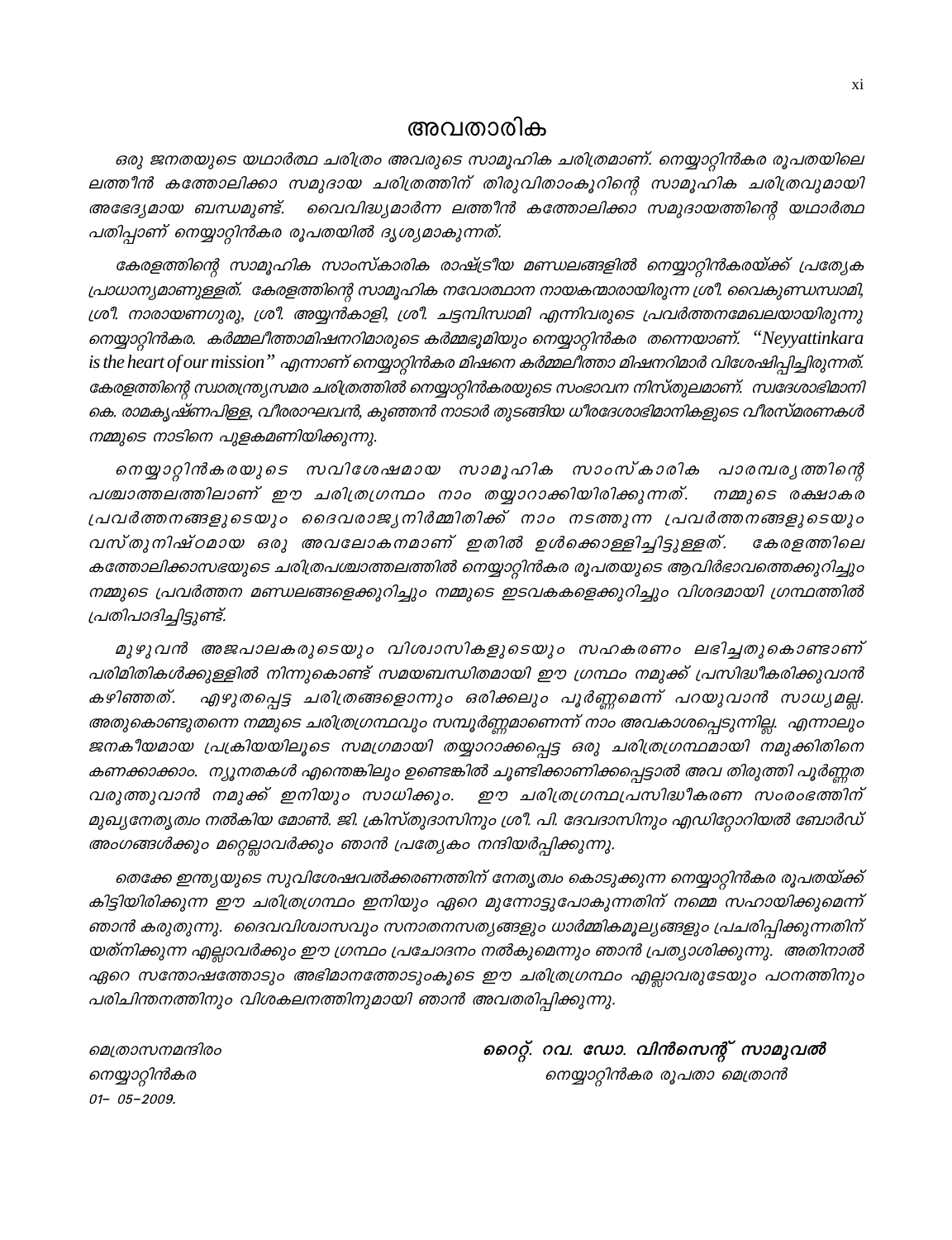#### ആമുഖം

ദീർഘനാളത്തെ പരിശ്രമഫലമാണ് *<mark>നെയ്യാറ്റിൻകര ലത്തീൻ രൂപത – ചരിത്രവും സംസ്കാരവും</mark>* എന്ന ഈ ഗ്രന്ഥം. കേരളജനതയുടെ, പ്രത്യേകിച്ച് നെയ്യാറ്റിൻകര രൂപതാമക്കളുടെ, മത – സാമൂഹിക – സാംസ്കാരിക – വിദ്യാഭ്യാസ പശ്ചാത്തലവും സുവിശേഷസ്വീകരണത്തിനുശേഷം അവർക്കുണ്ടായ വളർച്ചയും ഇതിൽ അനാവരണം ചെയ്യുന്നു.

തെക്കൻ തിരുവിതാംകൂറിന്റെ സാമൂഹിക നവോത്ഥാനത്തിൽ സുവിശേഷപ്രചാരണത്തിനായി വന്ന വിദേശ മിഷനറിമാർ അനുഷ്ഠിച്ച സേവനങ്ങൾ ശ്ലാഘനീയവും ദൂരവ്യാപകമായ സ്വാധീനം ചെലുത്തി യിട്ടുള്ളവയുമാണ്. വീടും നാടും വിട്ട് കേരളത്തിലെത്തി ഒരിക്കൽപോലും നാട്ടിലേക്കു മടങ്ങാതെ സർവ്വം സമർപ്പിച്ച എത്രയോ മിഷനറിമാരാണ് മലയാളമണ്ണിലുറങ്ങുന്നത്! നൂറ്റാണ്ടുകളോളം സാധാരണ മനുഷ്യ നു ഭീഷണിയായി നിലവിലിരുന്ന സാമൂഹ്യവ്യവസ്ഥിതിക്കെതിരെ നീതിക്കുവേണ്ടി പോരാടിയ മിഷനറിമാരുടെയും മറ്റു നിരവധി മനുഷ്യസ്നേഹികളുടെയും ത്യാഗോജ്ജ്വലമായ പ്രവർത്തനങ്ങളാണ് ഇന്നാട്ടിലെ ജനങ്ങളെ ഇരുളിൽനിന്നു വെളിച്ചത്തിലേക്കു നയിച്ചത്. അവരുടെ ആത്മാർപ്പണത്തിന്റെ മുന്നിൽ ഇന്നത്തെ തലമുറ ഏറെ കടപ്പെട്ടിരിക്കുന്നു. പ്രതിസന്ധികൾ നിറഞ്ഞ കാലഘട്ടത്തിൽ അടിച്ചമർ ത്തപ്പെട്ടിരുന്നവർക്കു നേർവഴി കാട്ടുകയും അർപ്പണബുദ്ധിയോടുകൂടിയ കർമ്മത്തിനു പ്രാധാന്യം നൽകി ഒരു നവയുഗസൃഷ്ടിക്കായി അടിത്തറയിടുകയും ചെയ്ത മനുഷ്യസ്നേഹികളുടെയും ക്രൈസ്തവ മിഷനറിമാരുടെയും ത്യാഗോജ്ജ്വലമായ പ്രവർത്തനങ്ങൾ കൃതജ്ഞതാനിർഭരമായ ഹൃദയത്തോടെ കാണുകയും സഭാസമൂഹങ്ങളുടെ ചരിത്രപരമായ വിവരങ്ങൾ ഭാവിതലമുറയ്ക്കുവേണ്ടി എഴുതി സൂക്ഷിക്കുകയും ചെയ്യേണ്ടത് അനിവാര്യമാണ്. അതിനുള്ള ഒരു എളിയ ശ്രമമാണ് ഇവിടെ നടത്തുന്നത്.

ഇതിന്റെ രചനയ്ക്കായി നിരവധി വിശിഷ്ട ഗ്രന്ഥങ്ങൾ, സുവനീറുകൾ, രജിസ്റ്ററുകൾ, കത്തുകൾ, റിപ്പോർട്ടുകൾ മുതലായവ പരിശോധിക്കുകയും ബന്ധപ്പെട്ട സ്ഥലങ്ങൾ സന്ദർശിച്ച് വിവിധ തലങ്ങളി ലുള്ള നാന്നൂറ്റിയൻപതിലധികം വ്യക്തികളിൽനിന്ന് നേരിട്ടും കത്തിലൂടെയും ഫോണിലൂടെയും ഇ–മെയി ലിലൂടേയും വിവരങ്ങൾ ശേഖരിക്കുകയും ചെയ്തു. ഇടവകാസമൂഹങ്ങളുടെ ചരിത്രരചനയ്ക്കാവശ്യമായ വസ്തുതകളെക്കുറിച്ചു സെമിനാർ നടത്തുകയും മാർഗ്ഗനിർദ്ദേശങ്ങൾ ഇടവകകളിലേക്ക് അയച്ചു കൊടുക്കുകയും ചെയ്തു. നൂറ്റിനാല്പതോളം ഇടവകാസമൂഹങ്ങൾ സംക്ഷിപ്തചരിത്രം തയ്യാറാക്കി നൽകി. മുപ്പതോളം പള്ളികളുടെ ലഘുചരിത്രം അതാതു സ്ഥലങ്ങൾ സന്ദർശിച്ചും രേഖകൾ പരിശോധി ച്ചും തയ്യാറാക്കി. വാമനപുരത്തും സമീപപ്രദേശങ്ങളിലുമുള്ള ഏതാനും പള്ളികളെ സംബന്ധിക്കുന്ന വിവരങ്ങൾ നൽകിയത് ശ്രീ. എൻ. ദേവദാസ് ആണ്. ശേഷിച്ച അൻപത്തിയഞ്ചോളം പള്ളികളെക്കുറി ച്ചുള്ള വിവരങ്ങൾ അതാതിടങ്ങളിൽ പോയി ശേഖരിച്ചത് ബ്രദർ ഷിബു, ബ്രദർ സുരേഷ് ബാബു എന്നി വരാണ്.

ഏതാനും ദേവാലയങ്ങളുടെ ഉത്ഭവവും വളർച്ചയുമായി ബന്ധപ്പെട്ട പ്രസക്തമായ രേഖകൾ നശിച്ചുപോയതിനാലും ഉള്ളവ മുഴുവൻ നേരിൽകണ്ട് സൂക്ഷ്മമായി പഠിച്ച് ബോദ്ധ്യപ്പെടുവാൻ സാധിച്ചിട്ടില്ലാത്തതിനാലും തയ്യാറാക്കി നൽകിയവ പലതും പൂർണ്ണമല്ലാത്തിനാലും ചില ഭാഗങ്ങളിൽ പരാമർശിക്കുന്ന പേരുകൾ, ആണ്ടുകൾ, തീയതികൾ, കാലയളവുകൾ, സംഭവങ്ങൾ മുതലായവ തീർത്തും കുറ്റമറ്റതാണെന്നു പറയുവാൻ നിർവാഹമില്ല. രേഖകളുടെ അഭാവംമൂലമുണ്ടായ ചേർച്ചയില്ലായ്മ ഈ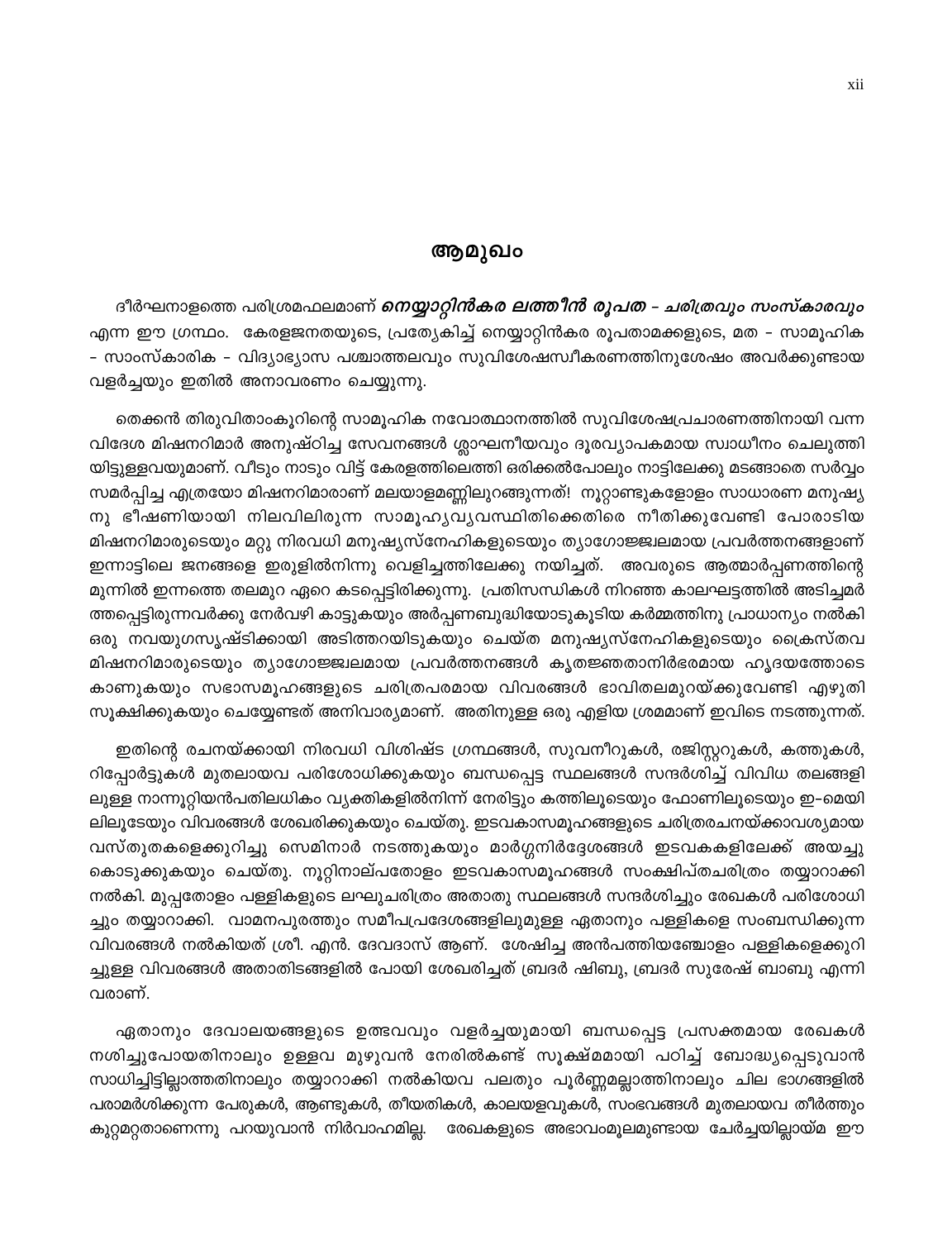രചനയുടെ പലഭാഗങ്ങളിലും ദൃശ്യമായേക്കാം. എങ്കിലും ആവുന്നത്ര വിവരങ്ങൾ ശേഖരിക്കുവാനും ചരിത്രപ്രസക്തമായവ മാത്രം ഇതിൽ ഉൾക്കൊള്ളിക്കുവാനും അങ്ങേയറ്റം സത്യസന്ധതയും യാഥാർത്ഥ്യ ബോധവും പുലർത്തുവാനും ശ്രദ്ധിച്ചിട്ടുണ്ട്. പോരായ്മകൾ സദയം ചൂണ്ടിക്കാണിക്കുകയും വിട്ടുപോയ വിവരങ്ങൾ ശേഖരിച്ചു നൽകുകയും ചെയ്താൽ പരിഷ്കരിച്ച പതിപ്പ് കുറ്റമറ്റതാക്കാൻ സാധിക്കും. അഭിപ്രായങ്ങളും നിർദ്ദേശങ്ങളും സ്വാഗതാർഹമായിരിക്കും.

ആറും ഏഴും ഭാഗങ്ങളിൽ പ്രതിപാദിക്കുന്ന ഇടവകാസമൂഹങ്ങളെയും സന്യാസസഭാസമൂഹങ്ങ ളെയും കുറിച്ചുളള സംക്ഷിപ്ത ചരിത്രത്തിന്റെ ഡി.റ്റി.പി. പ്രിന്റ് അതാതിടങ്ങളിലെ വികാരിമാർക്കും സുപ്പീരിയർമാർക്കും അയച്ചുകൊടുക്കുകയും നിർദ്ദേശങ്ങൾ സ്വീകരിക്കുകയും ചെയ്തു. അതിനുശേഷം പ്രസക്തമായ വിവരങ്ങൾ വിട്ടുപോവുകയോ പിശകുകൾ സംഭവിക്കുകയോ ചെയ്തിട്ടുണ്ടോ എന്ന് വൈദികർക്കും സന്യസ്തർക്കും അൽമായർക്കും പരിശോധിക്കുന്നതിനായി ഈ ഗ്രന്ഥത്തിന്റെ മുഴുവൻ ഡി.റ്റി.പി. പ്രിന്റിന്റെ കോപ്പി എഡിറ്റോറിയൽ ബോർഡിന്റെ തീരുമാനപ്രകാരം ഓരോ ഫൊറോനാ വികാരിക്കും നൽകുകയും നിശ്ചിതസമയത്തിനുള്ളിൽ ലഭ്യമായ തിരുത്തലുകൾ സ്ഥീകരിക്കുകയും ചെയ്തിട്ടുണ്ട്. സ്ഥലപരിമിതിമൂലം പള്ളികളുടെയും സന്യാസഭവനങ്ങളുടെയും സംക്ഷിപ്ത ചരിത്രം മാത്രമേ ഇതിൽ ചേർത്തിട്ടുള്ളു. വിശദമായ പഠനം നടത്തി ഓരോന്നിനും പ്രത്യേക ചരിത്രഗ്രന്ഥം തയ്യാറാക്കുകയാണെങ്കിൽ അവയുടെ പശ്ചാത്തലവും വളർച്ചയ്ക്കുവേണ്ടി വിയർപ്പൊഴുക്കിയ വ്യക്തി കളെയും സംഭവങ്ങളെയും കുറിച്ചുള്ള വൃക്തമായ ചിത്രവും ലഭ്യമാകും.

ഇതിന്റെ ഉള്ളടക്കത്തെ സൗകര്യാർത്ഥം എട്ടു ഭാഗങ്ങളായി തിരിച്ചിരിക്കുന്നു. സുവിശേഷസന്ദേശം കേരളക്കരയിൽ എത്തിയതുമുതൽ നെയ്യാറ്റിൻകര രൂപതാസ്ഥാപനത്തിനു മുമ്പുവരെയുള്ള കാര്യങ്ങ ളാണ് ഒന്നാംഭാഗത്തിലെ പ്രതിപാദ്യം. നെയ്യാറ്റിൻകര രൂപതയുടെ മത–സാമൂഹിക–സാംസ്കാരിക– രാഷ്ട്രീയ പശ്ചാത്തലമാണ് രണ്ടാംഭാഗത്ത്. വിദേശീയരുടെയും സ്വദേശീയരുടെയും മിഷൻപ്രവർത്തനം മൂന്നാംഭാഗത്തും നെയ്യാറ്റിൻകര രൂപതയിലെ സുവിശേഷവൽക്കരണവും അതിനോടനുബന്ധിച്ചുള്ള കാര്യങ്ങളും നാലാംഭാഗത്തും ചേർത്തിരിക്കുന്നു. അടിസ്ഥാന ക്രൈസ്തവസമൂഹങ്ങൾ, ശുശ്രൂഷാ സമിതികൾ, സംഘടനകൾ മുതലായവയാണ് അടുത്തഭാഗത്ത്. ഏറ്റവും വലുതാണ് ആറാം ഭാഗം. രൂപത യിൽ ഇപ്പോൾ നിലവിലുള്ള ഏഴു ഫൊറോനകളുടെ അടിസ്ഥാനത്തിൽ ക്രമീകരിച്ചിരിക്കുന്ന ദേവാലയ ങ്ങളുടെ ചരിത്രമാണത്. ചില ഇടവകകളിൽ വികാരിമാരായും സഹവികാരിമാരായും പ്രവർത്തിച്ചിരുന്ന വൈദികരെക്കുറിച്ച് കൃതൃമായ വിവരം ലഭിക്കാത്തതിനാൽ അവരുടെ പേരുകളും കാലഘട്ടവും ചേർ ത്തിട്ടില്ല. ലഭ്യമായ പലതിനും രേഖകളുടെ അഭാവമുണ്ട്. സന്യാസ സഭകളുടെയും ഭവനങ്ങളുടെയും ചരിത്രമാണ് ഏഴാം ഭാഗത്ത്. രൂപതയുമായി ബന്ധപ്പെട്ട പൊതുവിവരങ്ങൾ എട്ടാംഭാഗത്ത് ചേർത്തിരി ക്കുന്നു. വായനക്കാർക്ക് കൂടുതൽ വിവരങ്ങൾ ലഭ്യമാകാനുതകുന്നതരത്തിൽ ഒരോ ഭാഗവും അവസാ നിക്കുന്നിടത്ത് റഫറൻസ് ഗ്രന്ഥങ്ങളും കുറിപ്പുകളുമുണ്ട്. ബന്ധപ്പെട്ട ചാർട്ടുകളും സ്ഥിതിവിവരക്ക ണക്കുകളും അനുബന്ധമായി ചേർത്തിരിക്കുന്നു. കൂടാതെ ഇംഗ്ലീഷിലും മലയാളത്തിലുമുള്ള ഗ്രന്ഥ സൂചിയുമുണ്ട്.

ഈ ചരിത്രഗ്രന്ഥം രൂപപ്പെടുത്തുന്നതിൽ സഹകരിച്ച നിരവധി ശ്രേഷ്ഠവ്യക്തികളുണ്ട്. അവരുടെ യെല്ലാം പേരെടുത്തുപറയുക അസാധ്യമാണെങ്കിലും ചിലരെയെങ്കിലും ഇവിടെ സ്മരിക്കാതിരിക്കുന്നത് ഉചിതമല്ല. മഹത്തായ ഈ സംരംഭത്തിന് പ്രോത്സാഹനവും അനുഗ്രഹാശിസുകളും നൽകി, നെയ്യാറ്റിൻ കര രൂപതാമെത്രാൻ റൈറ്റ് റവ. ഡോ. വിൻസെന്റ് സാമുവൽ. ഡി.റ്റി.പി. പ്രിന്റ് വായിച്ച് ഭേദഗതികൾ നിർദ്ദേശിക്കുകയും ഈടുറ്റ ഒരു അവതാരിക എഴുതി ഇതിനെ ധന്യമാക്കുകയും ചെയ്ത അഭിവന്ദ്യ പിതാവിന് നന്ദിയുടെ നറുമലരുകൾ. ബൃഹത്തായ ഈ പദ്ധതി ഒരു വെല്ലുവിളിയായി സ്ഥീകരിച്ച് നിഡ്സിന്റെ ഡയറക്ടർ എന്ന നിലയിലും പിന്നീട് വികാരി ജനറൽ എന്നനിലയിലും ഒരു പ്രേരക ശക്തിയായിരുന്നു, റൈറ്റ് റവ. മോൺ. ജി. ക്രിസ്തുദാസ്. രൂപതാചരിത്രരചന എന്ന ആശയം മുളയെടുത്ത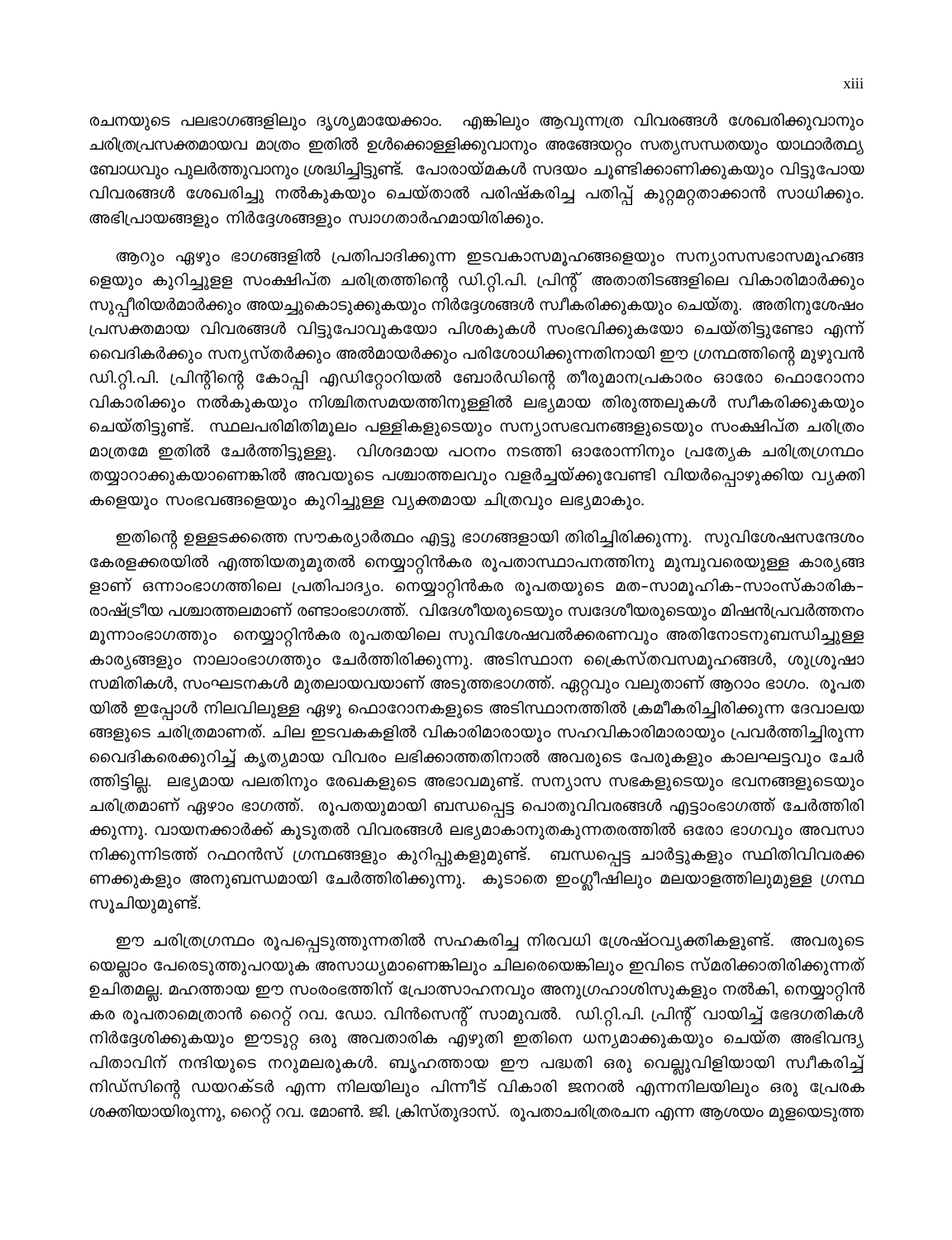തുമുതൽ നിരന്തരം ഇതിന്റെ പുരോഗതി വിലയിരുത്തുകയും യഥാസമയം ആവശ്യമായ ക്രമീകരണങ്ങൾ നടത്തി എല്ലാവിധ സഹായസഹകരണങ്ങൾ നൽകുകയും ഡി.റ്റി.പി. പ്രിന്റ് വായിച്ച് തിരുത്തലുകൾ നിർദ്ദേശിക്കുകയും ചെയ്ത അഭിവന്ദ്യ മോൺസിഞ്ഞോറിന് കൃതജ്താനിർഭരമായ കൂപ്പുകൈ.

കേരള സർവ്വകലാശാലയിൽ ചരിത്രവിഭാഗം മേധാവിയായിരിക്കുന്ന ഡോ. ബി. ശോഭനന്റെ മാർഗ്ഗ നിർദ്ദേശങ്ങൾ അനുസരിച്ചാണ് ഈ പുസ്തകത്തിന്റെ ഉള്ളടക്കം ക്രമീകരിച്ചിരിക്കുന്നത്. ഇതുമായി ബന്ധപ്പെട്ട് ഇടയ്ക്കിടെയുണ്ടായ സംശയനിവാരണത്തിനും ഡി.റ്റി.പി. പ്രിന്റ് വായിച്ച് വിലപ്പെട്ട നിർദ്ദേശങ്ങൾ നൽകുന്നതിനും അദ്ദേഹം സമയം കണ്ടെത്തി. നേരിട്ടും ഫോണിലൂടെയും വിവരങ്ങൾ നൽകുകയും സംശയങ്ങൾ ദൂരീകരിക്കുകയും ഡി.റ്റി.പി. പ്രിന്റ് വായിച്ച് തിരുത്തലുകൾ നിർദ്ദേശി ക്കുകയും ചെയ്തു, ആലുവ പൊന്തിഫിക്കൽ സെമിനാരി റെക്ടർ റവ.ഡോ.സെൽവിസ്റ്റർ പൊന്നുമുത്തൻ. രചനയുമായി ബന്ധപ്പെട്ട് ഇടയ്ക്കിടെയുണ്ടാകുന്ന മീറ്റിംഗുകളിൽ ചിന്തോദ്ദീപകമായ അഭിപ്രായപ്രകടനം നടത്തുകയും സഹായസഹകരണങ്ങൾ നൽകുകയും ചെയ്ത് ഒപ്പമുണ്ടായിരുന്നു, നിഡ്സ് ഡയറക്ടർ ഫാ. ഡി. ഷാജ്കുമാർ. വിലപ്പെട്ട അഭിപ്രായങ്ങളും നിർദ്ദേശങ്ങളും നൽകി പ്രോത്സാഹിപ്പിച്ചു, കേരള സംസ്ഥാന ആർക്കൈവ്സിന്റെ മുൻ ഡയറക്ടർ പ്രൊഫ. എസ്. റെയ്മൺ. താങ്ങും തണലുമായി ഇതിനു പിന്നിലുണ്ടായിരുന്ന ഈ ആദരണീയ വ്യക്തികളോടുള്ള നിസ്സീമമായ കടപ്പാട് ഇവിടെ രേഖപ്പെടുത്തിക്കൊള്ളട്ടെ.

ഇതിനോടു സഹകരിച്ചവരായി എടുത്തുപറയത്തക്ക വ്യക്തികൾ ഇനിയും നിരവധിയുണ്ട്. മൂൻ വികാരി ജനറൽ റൈറ്റ് റവ. മോൺ. ജെയിംസ് എ., ലത്തീനിലുള്ള ഏതാനും രേഖകൾ തർജ്ജമ ചെയ്തു തരികയും നെടുമങ്ങാട് മേഖലയിലെ ഇടവകകളെക്കുറിച്ചുള്ള ചില വിവരങ്ങൾ നൽകുകയും ചെയ്ത വെരി റവ. ഫാ. ഫ്രാൻസിസ് നീറ്റാണി, ചില പൊതുവിവരങ്ങൾ നൽകിയ പ്രൊഫ. നേശൻ റ്റി. മാത്യു, നെടുമങ്ങാട് മേഖലയിലെ മിഷൻ പ്രവർത്തനത്തെ സംബന്ധിച്ച് ഡി.റ്റി.പി. പ്രിന്റിൽ വിട്ടുപോയ ചില വിവരങ്ങൾ നൽകിയ ശ്രീ. ജയപ്രകാശ് ബി.ജി., രൂപതയിലെ സ്കൂളുകളെ സംബന്ധിക്കുന്ന വിവരങ്ങൾ നൽകിയ ശ്രീ. യോഹന്നാൻ ജെ., വിരമിക്കുകയോ മരിച്ചുപോവുകയോ ചെയ്ത ഉപദേശിമാരെക്കുറിച്ചുള്ള വിവരങ്ങൾ നൽകിയ ശ്രീ. ദേവദാസൻ സി., ശ്രീ. മാനുവൽ വൈ., ശ്രീ. ഭാസ്കരൻ ആർ. എന്നിവർ, ഇതിന്റെ ഡി. റ്റി.പി. പ്രിന്റ് വായിച്ച് അഭിപ്രായങ്ങളും നിർദ്ദേശങ്ങളും രേഖപ്പെടുത്തിയ വെരി റവ. ഫാ. വിൻസെന്റ് കെ.ജെ., വെരി.റവ.ഫാ. ജോസ് കുഴിഞ്ഞാലിൽ, റവ.ഫാ.ഡേവിഡ് വേങ്ങനിന്ന വൈ., റവ. ഫാ. പോൾ എ.എസ്., ശ്രീ. ജോർജ് ജോസഫ്, ശ്രീ. സേവ്യർ എസ്., ശ്രീ. രാജു ഡി., റവ. ഫാ. ജസ്റ്റിൻ ഡി.ഇ., ബ്രദർ രാഹുൽ ബി. ആന്റോ ......... ഇങ്ങനെ പോകുന്നു ആ പേരുകൾ. എല്ലാവർക്കും കൃതജ്ഞതയുടെ പൂച്ചെണ്ടുകൾ. രൂപതയിലെ എല്ലാ വൈദികരുടെയും കന്യാസ്ത്രീകളുടെയും ഉപദേശിമാരുടെയും ബി.സി.സി.– അജപാലന - വിദൃാഭൃാസ - സാമൂഹിക - സനൃസ്ത ശുശ്രൂഷാസമിതികളിലെ ഭാരവാഹികളുടെയും ഓഫീസ് ജീവനക്കാരുടെയും വിവരങ്ങൾ നൽകിയ മാന്യവ്യക്തികളുടെയും നിർലോഭമായ സഹകരണം ഇത്തരുണത്തിൽ നന്ദിപൂർവ്വം സ്മരിച്ചുകൊള്ളട്ടെ. ഇതിന്റെ ഡി.റ്റി.പി. ജോലി നിർവ്വഹിച്ച ശ്രീ. എ. ജോയിക്കും ഫോട്ടോകൾ എടുത്ത ശ്രീ.വി.ആർ.സന്തോഷ്, ശ്രീ. ജോൺ പി. എന്നിവർക്കും ഓഫീസ് ജോലികളിൽ സഹകരിച്ച ശ്രീ. പി. ജോണിക്കും കവർ ഡിസൈൻ ചെയ്ത ശ്രീ. സാം ഐസക്കിനും ഭാഷാപരമായ മിനുക്കുപണികൾ ചെയ്തുതന്ന ഡോ. എം. ലീലാകുമാരി ക്കും അച്ചടി ഭംഗിയായി നിർവ്വഹിച്ച ഗ്രേസ് പ്രിന്റേഴ്സിലെ ജീവനക്കാർക്കും ഇതിന്റെ അണിയറയിൽ പ്രവർത്തിച്ച മറ്റെല്ലാവർക്കും ഹൃദയം നിറഞ്ഞ നന്ദി.

തന്റെ അന്ത്യനാളുകളിൽ ഓർമ്മയുടെ കിളിക്കൂട് തുറക്കുകയും ഈ ഗ്രന്ഥം വിരചിതമായി കാണുവാൻ ഏറെ ആഗ്രഹിക്കുകയും ചെയ്തുവെങ്കിലും അതിനുമുമ്പ് അനശ്വര ഓർമ്മയായ മോൺ. എസ്. തോമസിന്റെ പാവനസ്മരണയ്ക്കു മുന്നിൽ ശിരസ്സു നമിക്കുന്നു. സുവിശേഷസാക്ഷ്യത്തിലൂടെ ഇന്നാട്ടിലെ ജനങ്ങൾക്കു നേതൃത്വം നൽകി അവരെ കൈപിടിച്ചുയർത്തിയതിനുശേഷം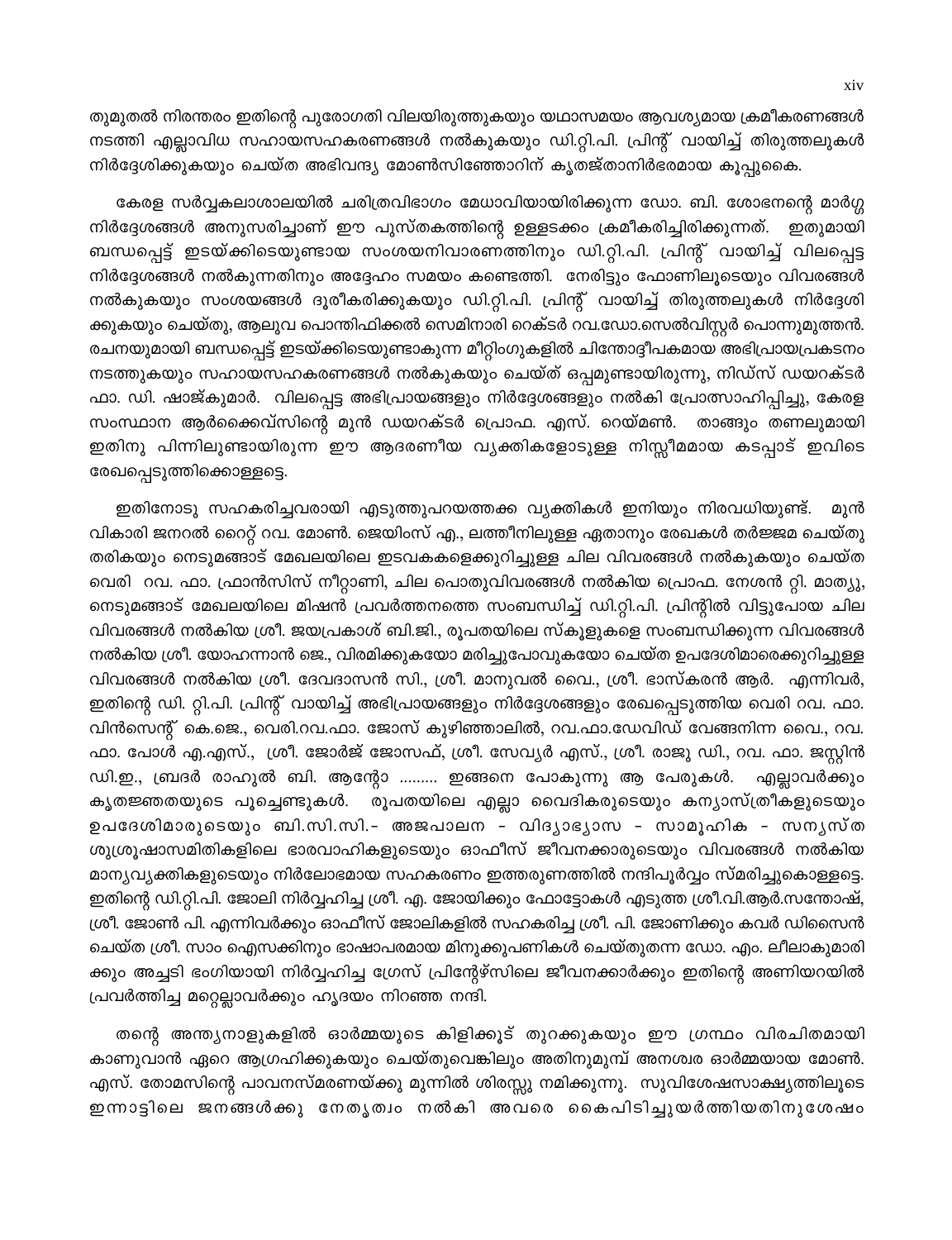കാലയവനികയ്ക്കുള്ളിൽ മറഞ്ഞ വിദേശീയരും സ്വദേശീയരുമായ വൈദികർക്കും സന്യാസിനികൾക്കും ഉപദേശിമാർക്കും മറ്റു ശ്രേഷ്ഠവ്യക്തികൾക്കും സ്മരണാഞ്ജലിയർപ്പിക്കുന്നു.

ചരിത്രം അനുസ്യുതമായ ഒരു പ്രവാഹമാണ്. ഒരു ജനതയുടെ സംസ്കാരത്തിന്റെയും വളർച്ചയു ടെയും പ്രതിഫലനമാണത്. ഇന്നലെയിൽനിന്ന് ഇന്നിലേക്കും ഇന്നിൽനിന്ന് നാളെയിലേക്കും അതു നീളുന്നു. സാർവത്രികസഭയുടെയും തെക്കൻതിരുവിതാംകൂറിന്റെയും പശ്ചാത്തലത്തിൽനിന്നുകൊണ്ട<mark>്</mark> നെയ്യാറ്റിൻകര ലത്തീൻകത്തോലിക്കാ രൂപതയെ സൂക്ഷ്മമായി കാണുവാൻ ശ്രമിക്കുകയാണ് ഈ രചനയിലൂടെ. നൂറ്റാണ്ടുകളുടെ ചരിത്രമുറങ്ങുന്ന കേരളമണ്ണിൽ സുവിശേഷവെളിച്ചത്താൽ പ്രചോദിത രായി തനതായ വ്യക്തിമുദ്രപതിച്ചു കടന്നുപോയ മഹാരഥന്മാരുടെ ജീവിതവും ദർശനവും ഉൾക്കൊള്ളാ നും അവിടെനിന്ന് ആവേശപൂർവം പണിതുയർത്താനും പുതിയ തലമുറയ്ക്ക് ഇതു പ്രചോദനമേകു ന്നുവെങ്കിൽ ഞങ്ങൾ കൃതാർത്ഥരായി. ഈ ഗ്രന്ഥം പൂർണ്ണമാണെന്നോ കുറ്റമറ്റതാണെന്നോ അവകാ ശപ്പെടുന്നില്ല. അറിയപ്പെടാത്ത എത്രയോ വസ്തുതകൾ ഇനിയുമുണ്ടാകാം. വ്യക്തമായ രേഖകളുടെ അഭാവംമൂലം വിട്ടുപോവുകയോ പിശകുപറ്റുകയോ ചെയ്തവയുമുണ്ടാകാം. അവകൂടെ കൃത്യമായി ചേർത്തുവയ്ക്കുമ്പോൾ മാത്രമേ ഇതിനു പൂർണ്ണത ഉണ്ടാവുകയുള്ളു. പോരായ്മകൾ സദയം ക്ഷമിക്കുക

മഹത്തായ ഈ സംരംഭത്തിന് നിരന്തരം പ്രകാശം ചൊരിഞ്ഞ ജഗദീശ്വരന് കൂപ്പുകൈകൾ അർപ്പിച്ചുകൊണ്ടും ഇതിനോടു സഹകരിച്ച എല്ലാവർക്കും ഒരിക്കൽകൂടെ നന്ദിയർപ്പിച്ചുകൊണ്ടും ഇതിന്റെ താളുകൾ അനുവാചകസമക്ഷം സമർപ്പിച്ചുകൊള്ളുന്നു.

സ്നേഹാദരങ്ങളോടെ

പത്രാധിപസമിതിക്കുവേണ്ടി

പി.ദേവദാസ് ചീഫ് എഡിറ്റർ

നെയ്യാറ്റിൻകര 01. 05. 2009.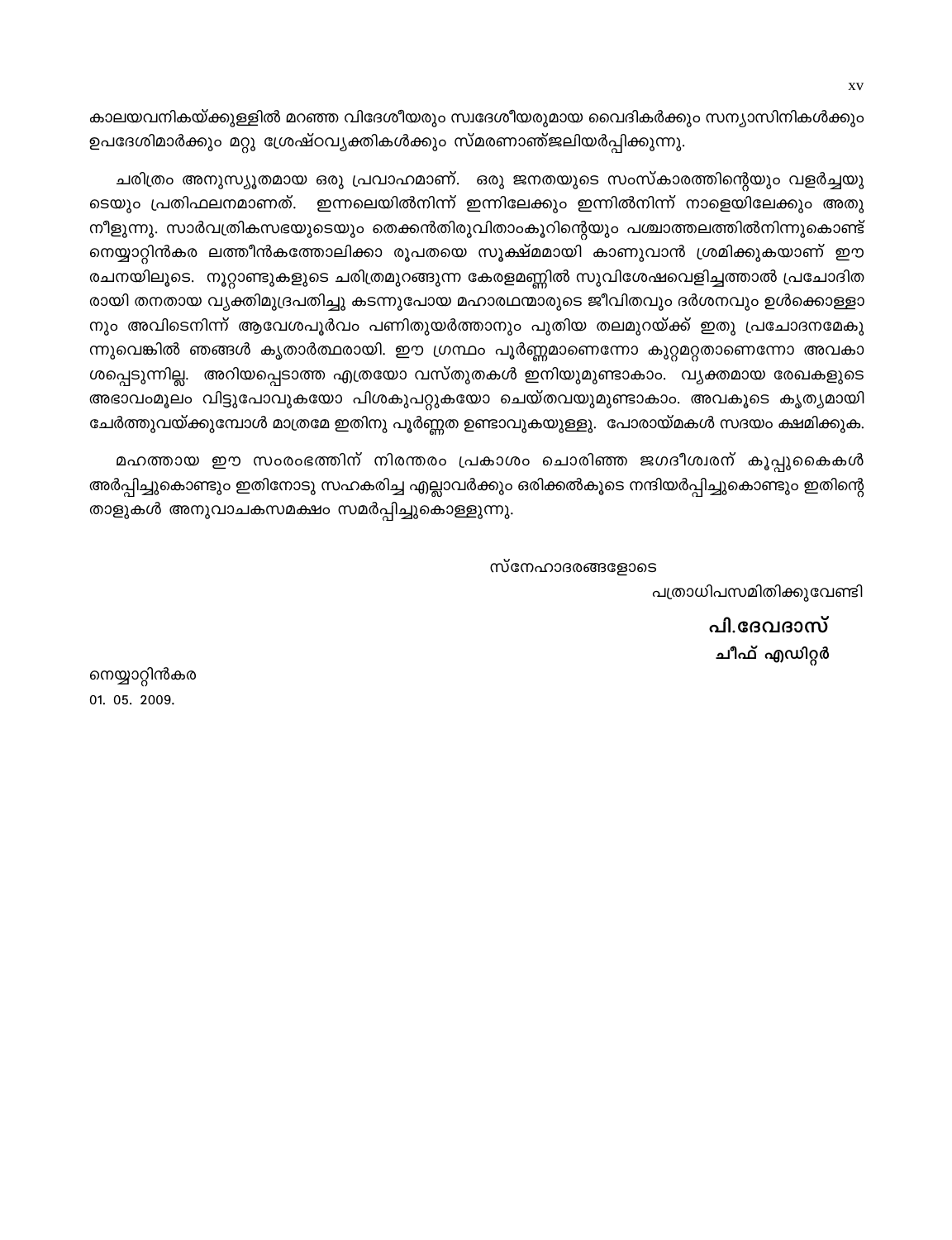# താളുകൾ മറിക്കുമ്പോൾ

|                                                          | പേജ് നമ്പര                                                                                                       |
|----------------------------------------------------------|------------------------------------------------------------------------------------------------------------------|
| അവതാരിക                                                  | х                                                                                                                |
| ആമുഖം                                                    | xi                                                                                                               |
| സാർവത്രികസഭ                                              | $01 - 20$                                                                                                        |
| കത്തോലിക്കാസഭ ഭാരതത്തിൽ                                  |                                                                                                                  |
|                                                          |                                                                                                                  |
|                                                          |                                                                                                                  |
| വിശുദ്ധ ഫ്രാൻസിസ് സേവ്യർ                                 |                                                                                                                  |
| ഈശോസഭാ മിഷനറിമാർ                                         |                                                                                                                  |
| നേമം മിഷൻ                                                |                                                                                                                  |
| ദേവസഹായം പിള്ള                                           |                                                                                                                  |
| കൊല്ലം രൂപതാ പുന:സ്ഥാപനം                                 |                                                                                                                  |
| കർമ്മലീത്താ മിഷനറിമാർ                                    |                                                                                                                  |
| തിരുവനന്തപൂരം രൂപതാസ്ഥാപനം                               |                                                                                                                  |
| നെയ്യാറ്റിൻകര ലത്തീൻരൂപതാസ്ഥാപനം                         |                                                                                                                  |
| റഫറൻസ് ഗ്രന്ഥങ്ങളും കുറിപ്പുകളും                         |                                                                                                                  |
|                                                          | $21 - 57$                                                                                                        |
| മത-സാംസ്കാരിക പശ്ചാത്തലം                                 |                                                                                                                  |
| (ബി) സാമൂഹ്യ പശ്ചാത്തലം                                  |                                                                                                                  |
| ജന്മി വ്യവസ്ഥിതി                                         |                                                                                                                  |
| ജാതി വ്യവസ്ഥ                                             |                                                                                                                  |
| നെയ്യാറ്റിൻകര രൂപത ഉൾക്കൊളളുന്ന പ്രദേശത്തെ പ്രധാന ജാതികൾ |                                                                                                                  |
| ബ്രാഹ്മണർ<br>(എ)                                         |                                                                                                                  |
| (ബി)<br>നായർ                                             |                                                                                                                  |
| (സി)<br>നാടാർ                                            |                                                                                                                  |
| (ഡി)<br>ഈഴവർ                                             |                                                                                                                  |
| (ഇ)<br>മുക്കുവർ                                          |                                                                                                                  |
| (എഫ്) ദലിതർ                                              |                                                                                                                  |
| (ജി)<br>ആദിവാസികൾ                                        |                                                                                                                  |
| (എച്ച്) സുറിയാനി ക്രിസ്ത്യാനികൾ                          |                                                                                                                  |
| തൊഴിലുകൾ                                                 |                                                                                                                  |
| കർഷകർ<br>(എ)                                             |                                                                                                                  |
| മൽസ്യത്തൊഴിലാളികൾ<br>(ബി)                                |                                                                                                                  |
| പനകയറ്റു തൊഴിലാളികൾ<br>(സി)                              |                                                                                                                  |
| നിർമ്മാണത്തൊഴിലാളികൾ<br>(ഡി)                             |                                                                                                                  |
|                                                          | കത്തോലിക്കസഭ കേരളത്തിൽ<br>കൊല്ലം ക്രിസ്ത്യാനികൾ<br>2. നെയ്യാറ്റിൻകര ലത്തീൻരൂപതയുടെ സാമൂഹ്യ–സാംസ്കാരിക പശ്ചാത്തലം |

- തോട്ടം തൊഴിലാളികൾ (<u>ම</u>)
- (എഫ്) കശുവണ്ടിത്തൊഴിലാളികൾ
- (ജി) കടകളിലും വർക്ക്ഷോപ്പുകളിലും ജോലിചെയ്യുന്നവർ
- (എച്ച്) സ്വയംതൊഴിൽ ചെയ്യുന്നവർ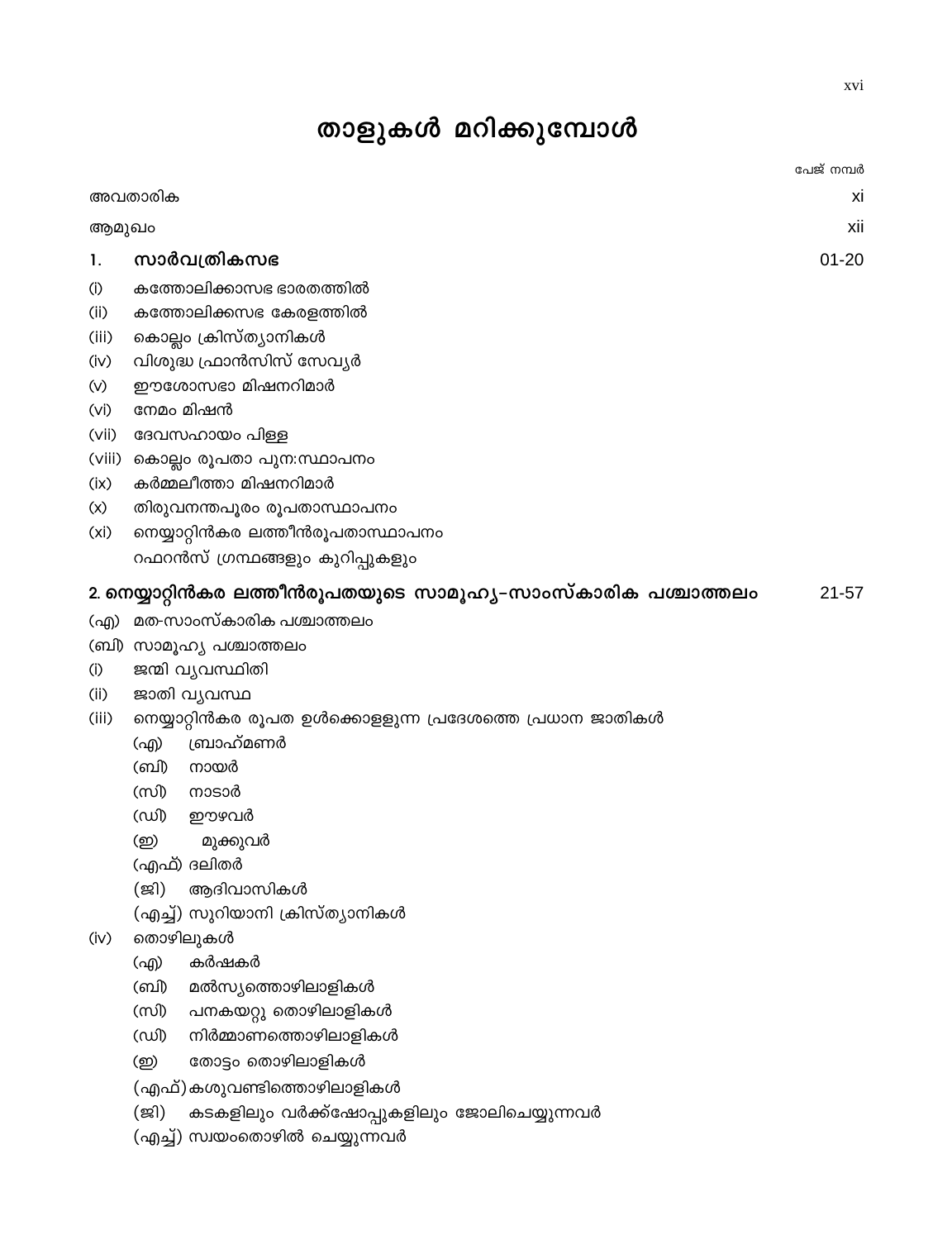|                   | (ഐ) സർക്കാർ, അർദ്ധസർക്കാർ, സഹകരണ മേഖലകളിൽ ജോലിചെയ്യുന്നവർ<br>(ജെ) മറ്റു തൊഴിലുകൾ ചെയ്യുന്നവർ |        |
|-------------------|----------------------------------------------------------------------------------------------|--------|
| $(\vee)$          | മിഷനറിമാരുടെ സാമൂഹ്യ സേവനം                                                                   |        |
| (v <sub>i</sub> ) | ജോലിക്ക് കൂലി സമരം                                                                           |        |
| (vii)             | അടിമക്കച്ചവട നിരോധനം                                                                         |        |
| (viii)            | നാടാർ ലഹള                                                                                    |        |
| (ix)              | വിദ്യാഭ്യാസം                                                                                 |        |
| (x)               | പ്രൊട്ടസ്റ്റന്റ് മിഷനറിമാർ                                                                   |        |
| (x <sub>i</sub> ) | മിഷനറിമാരുടെ ഭാഷാസേവനം                                                                       |        |
| (xii)             | സാമൂഹ്യ പരിഷ്കരണ പ്രസ്ഥാനങ്ങൾ                                                                |        |
| (xiii)            | നവോത്ഥാന നായകന്മാർ                                                                           |        |
|                   | വൈകുണ്ഠ സ്വാമികൾ<br>(എ)                                                                      |        |
|                   | (ബി)   മോശവൽസലം ശാസ്ത്രികൾ                                                                   |        |
|                   | (സി) ശ്രീനാരായണഗുരു                                                                          |        |
|                   | (ഡി) ചട്ടമ്പിസ്വാമികൾ                                                                        |        |
|                   | ശ്രീ അയ്യൻകാളി<br>(ഇ)                                                                        |        |
|                   | (എഫ്)സ്വദേശാഭിമാനി കെ. രാമകൃഷ്ണപിളള                                                          |        |
|                   | (ജി)<br>ഇതര നായകന്മാർ                                                                        |        |
| (xiv)             | ക്ഷേത്രപ്രവേശന വിളംബരം                                                                       |        |
| (xv)              | കേരളപ്പിറവിയും കന്യാകുമാരി ജില്ലയും                                                          |        |
|                   | റഫറൻസ് ഗ്രന്ഥങ്ങളും കുറിപ്പുകളും                                                             |        |
|                   |                                                                                              |        |
|                   |                                                                                              |        |
| 3.                | മിഷൻ പ്രവർത്തനം                                                                              | 58-79  |
| (i)               | വിദേശ മിഷനറിമാർ                                                                              |        |
| (ii)              | ബിഷപ് ബൻസിഗർ                                                                                 |        |
| (iii)             | ഇതര കർമ്മലീത്താ മിഷനറിമാർ                                                                    |        |
| (iv)              | തദ്ദേശീയ മിഷനറിമാർ                                                                           |        |
| $(\vee)$          | ഉപദേശിമാർ                                                                                    |        |
|                   | റഫറൻസ് ഗ്രന്ഥങ്ങളും കുറിപ്പുകളും                                                             |        |
| 4.                | നെയ്യാറ്റിൻകര രൂപത                                                                           | 80-95  |
| (i)               | അഭിവന്ദ്യ വിൻസെന്റ് സാമുവൽ പിതാവ്                                                            |        |
| (ii)              | നെയ്യാറ്റിൻകര രൂപതാസ്ഥാപനം സംബന്ധിച്ച കല്പന                                                  |        |
| (iii)             | മെത്രാന്റെ നിയമനം സംബന്ധിച്ച കല്പന                                                           |        |
| (iv)              | അമലോത്ഭവമാതാ ഭദ്രാസന ദേവാലയം, നെയ്യാറ്റിൻകര                                                  |        |
| $(\vee)$          | നെയ്യാറ്റിൻകര രൂപതയിലെ സുവിശേഷവല്ക്കരണം                                                      |        |
| (vi)              | നെയ്യാറ്റിൻകര മിഷൻ ഡിസ്ട്രിക്ട്                                                              |        |
| (vii)             | ശ്രേഷ്ഠ മിഷൻ പ്രവർത്തകർ                                                                      |        |
| (viii)            | വികസന പ്രവർത്തനങ്ങൾ                                                                          |        |
| 5.                | അടിസ്ഥാന ക്രൈസ്തവ സമൂഹവും ശുശ്രൂഷാസമിതികളും                                                  | 96-106 |
| (i)               | അടിസ്ഥാന ക്രൈസ്തവ സമൂഹം (ബി.സി.സി.)                                                          |        |

 $(iii)$ വിദ്യാഭ്യാസ ശുശ്രൂഷാ സമിതി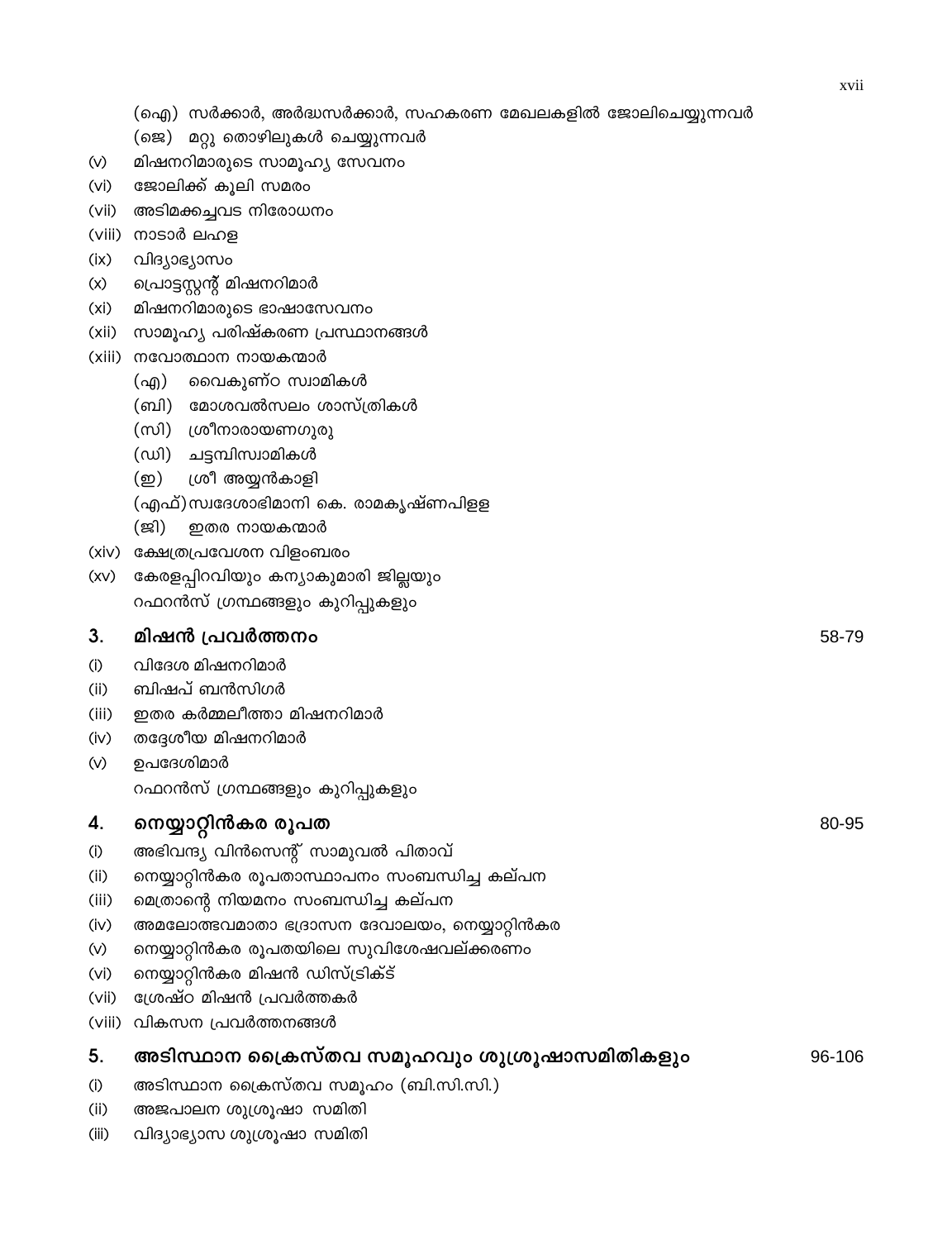- സാമൂഹ്യ ശുശ്രൂഷാ സമിതി  $(iv)$
- വൈദിക-സന്യസ്ത പരിശീലന ശുശ്രൂഷാ സമിതി  $(v)$
- $(vi)$ സാമ്പത്തിക ശുശ്രുഷാ സമിതി
- (vii) ഇതര സമിതികൾ
- (viii) സംഘടനകൾ

#### 6. നെയ്യാറ്റിൻകര രൂപതയിലെ ഇടവകകൾ

#### (1) നെയ്യാറ്റിൻകര ഫൊറോന

1.1.നെയ്യാറ്റിൻകര 1.1.1.പുന്നക്കാട് 1.1.2.വഴുതൂർ 1.2.കമുകിൻകോട് 1.2.1.അത്താഴമംഗലം 1.2.2.അരങ്കമുകൾ 1.2.3.മണലുവിള 1.2.4.ഓലിക്കോട് 1.<mark>3.ബാലരാമപുരം 1.4.മുള്ളുവിള</mark> 1.4.1.ഓലത്താന്നി 1.4.2.പട്യക്കാല 1.5.<mark>അമ്മാനിമല</mark> 1.5.1.തുമ്പോട്ടുകോണം 1.<mark>6.നേമം</mark> 1.6.1.പള്ളിച്ചൽ 1.6.2.അയണിമൂട് 1.7.**മംഗലത്തുകോണം** 1.7.1.ഐത്തിയൂർ 1.7.2മൈലമൂട് 1.7.3.കോട്ടുകാൽക്കോണം 1.8.<mark>പത്താംകല്ല്</mark> 1.8.1.കല്ലമ്പലം 1.**9.നെല്ലിമൂട്** 1.9.1.കണ്ണറവിള 1.9.2.കാഞ്ഞിരംകുളം 1.10.കിടാരക്കുഴി 1.10.1.പയറ്റുവിള 1.10.2.തെക്കുത്തേരി 1.10.3.പനവിള 1.10.4.നെട്ടത്താന്നി 1.10.5.തെന്നൂർക്കോണം 1.11.പു**ത്തൻകട** 1.11.1.പത്തനാവിള 1.11.2.പ്രൈസ്റ്റ് നഗർ

#### (2) വ്ളാത്താങ്കര ഫൊറോന

2.1.വ്ളാത്താങ്കര 2.1.1.കുഴിച്ചാണി 2.1.2.കുന്നൻവിള 2.2.പാറശ്ശാല 2.2.1.ഇടിച്ചക്കപ്ളാമൂട് 2.2.2.നെടുങ്ങോട് 2.3.ഉച്ചക്കട 2.3.1.കുളത്തൂർ 2.3.2.കാരോട് 2.3.3.വെൺകുളം 2.4.ആറയൂർ 2.4.1.പോരന്നൂർ 2.4.2.പൊൻവിള 2.5.മരിയാപുരം 2.6.നെടുവാൻവിള 2.6.1.ചിറക്കോണം 2.7.ഉദിയൻകുളങ്ങര 2.7.1.അമരവിള 2.7.2.കൊറ്റാമം 2.8.അയിര 2.8.1.നെടുവിള 2.8.2.എസ്.എം.നഗർ 2.9.വട്ടവിള 2.9.1.തിരുപുറം 2.10.ആറ്റുപുറം 2.10.1.പുത്തൻവിള 2.10.2.കുന്നുവിള 2.11.വലിയവിള 2.11.1.വെട്ടുകാട്

#### (3) ഉണ്ടൻകോട് ഫൊറോന

3.1.ഉണ്ടൻകോട് 3.1.1.വേങ്കോട് 3.1.2.ത്രേസ്യാപുരം 3.1.3.കൈവൻകാല 3.1.4.കാരക്കോണം 3.2.മണിവിള 3.2.1.നെടിയാംകോട് 3.2.2.കടയിവിള 3.2.3.മഞ്ചവിളാകം 3.3. കിളിയൂർ 3.3.1.മുള്ളിലവുവിള 3.3.2.കള്ളിമൂട് 3.3.3.കരിമ്പുമണ്ണടി **3.4.മാരായമുട്ടം** 3.4.1.ഇടഞ്ഞി 3.4.2.ഇരുമ്പിൽ 3.5.കീഴാറൂർ 3.5.1.ആങ്കോട് 3.5.2.തോട്ടവാരം 3.6.<mark>വാഴിച്ചൽ</mark> 3.6.1.ചെട്ടിക്കുന്ന് 3.6.2.പേരെക്കോണം 3.6.3.തൊളിക്കോട്ടുകോണം 3.7.ചെമ്പൂര് 3.7.1.മൈലച്ചൽ 3.7.2.ചിലമ്പറ 3.7.3.മൊട്ടലുംമൂട് 3.7.4.പാണ്ടിയാംപാറ 3.7.5.മീനാവോട് 3.8.പാലിയോട് 3.8.1.താന്നിക്കുഴി 3.8.2.ചാമവിള 3.9.ആനപ്പാറ 3.9.1.അടീക്കലം 3.9.2.പനച്ചമൂട് 3.10.കണ്ടൻതിട്ട 3.10.1.നെയ്യാർ ഡാം 3.10.2.കുറിച്ചി 3.10.3.കുട്ടമല 3.11.മണ്ണൂർ 3.11.1.തത്തിയൂർ 3.11.2.ആനാവൂർ 3.12.കുരിശുമല 3.12.1.കൊല്ലകോണം 3.12.2.കൂട്ടപ്പു

#### (4) കട്ടയ്ക്കോട് ഫൊറോന

4.1.3.മലപ്പനംകോട് 4 . 1 . ക ട്ടയ് ക്കോട് 4.1.1.പൂവച്ചൽ 4.1.2.കാരോട്  $4.1.4.00\%$ 4.1.5.പുതുവയ്ക്കൽ 4.2.തൂങ്ങാംപാറ 4.2.1.കൊറ്റംപള്ളി 4.3.അന്തിയൂർക്കോണം 4.3.1.ശാന്തുമ്മൂല 4.3.2.കുരുവിൻമുകൾ 4.3.3.മണപ്പുറം 4.4.മു<mark>തിയാവിള</mark> 4.4.1.പട്ടകുളം 4.4.2.കാട്ടാക്കട 4.4.3.ചന്ദ്രമംഗലം 4.4.4.കുളത്തോട്ടുമല 4.5.പേയാട് 4.5.1.മൈലാടി 4.5.2.മിണ്ണംകോട് 4.5.3.പുളിയറക്കോണം 4.6.മാറനല്ലൂർ 4.6.1.വേലിക്കോട് 4.6.2.കളത്തുവിള 4.6.3.ചീനിവിള 4.6.4.മേലാരിയോട് 4.7.കൊല്ലോട് 4.7.1.അരുവിക്കുഴി 4.7.2.കൈതംകുഴി 4.7.3.കരുവിലാഞ്ചിക്കുഴി 4.8.<mark>ഈഴക്കോട്</mark> 4.8.1.വിളവൂർക്കൽ 4.8.2.ചൂഴാറ്റുകോട്ട 4.9.മണ്ഡപത്തിൻകടവ് 4.9.1.ചെമ്പനാകോട് 4.9.2.ആമച്ചൽ 4.9.3.കുരുതംകോട് 4.10.ഈരാറ്റിൻപുറം 4.10.1.കോടന്നൂർ 4.10.2.മാന്തറ 4.10.3.വെളിയംകോട്

#### (5) ചുള്ളിമാനൂർ ഫൊറോന

5.1.ചുള്ളിമാനൂർ 5.1.1.ആലംകോട് 5.1.2.പനയമുട്ടം 5.1.3.വാഴവിള 5.2.തേവൻപാറ 5.2.1.മന്നൂർക്കോണം 5.2.2തോട്ടുമുക്ക് 5.3.വിതുര 5.3.1.പൊൻമുടി 5.3.2.ബോണക്കാട് 5.3.3.മരുതമല 5.3.4.തെന്നുർ. 5.3.5.കുളച്ചിക്കര 5.4.പേരയം 5.4.1.നന്ദിയോട് 5.4.2.താന്നിമൂട് 5.5.പാലോട് 5.5.1.പ്രൈമ്പമൂർ 5.5.2.ഇടിഞ്ഞാർ

xviii

107-319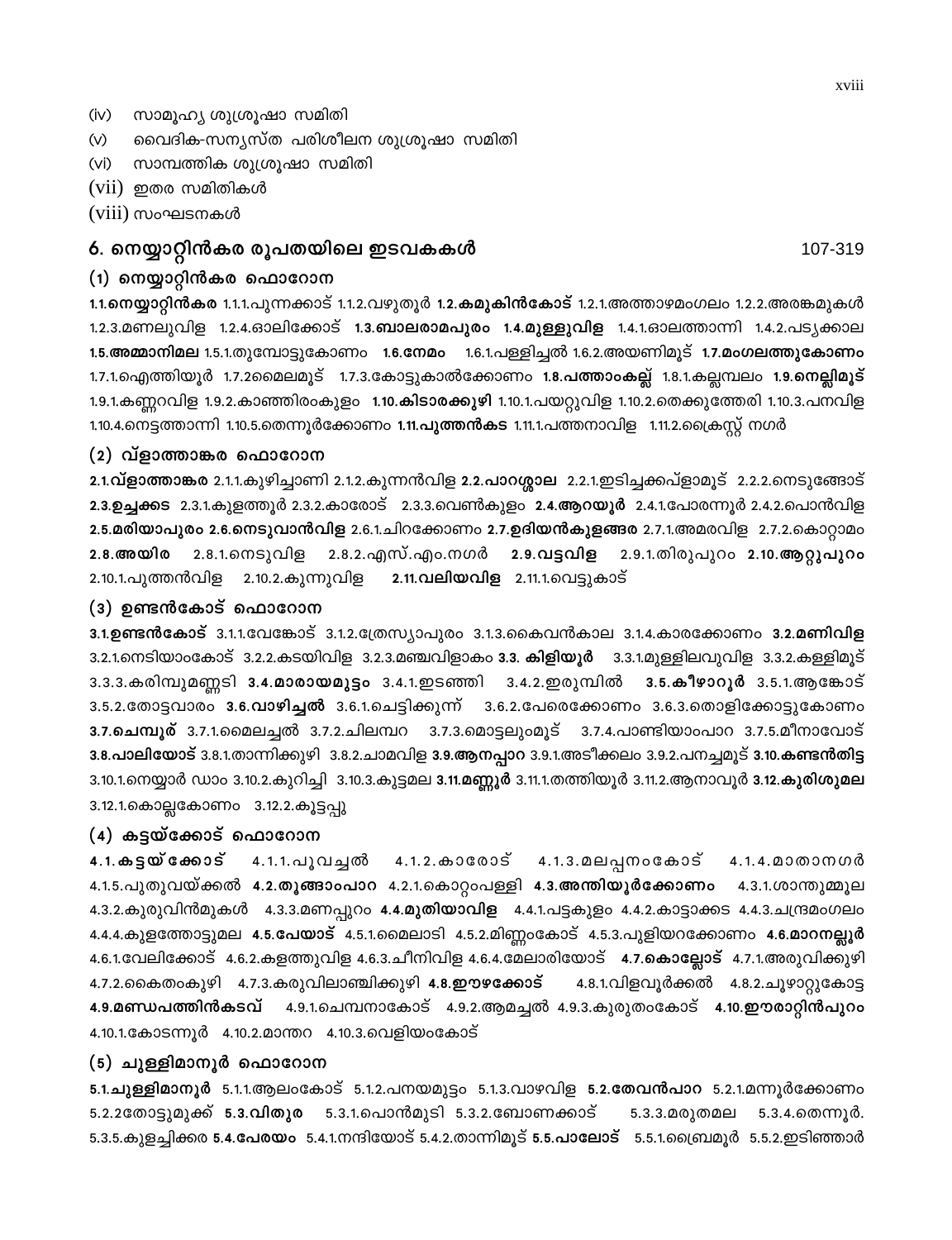5.5.3.ഭരതന്നൂർ 5.6.പനയ്ക്കോട് 5.6.1.പന്നിക്കോണം 5.6.2.വാലുക്കോണം 5.6.3.കുരിയാത്തി 5.6.4.കാഞ്ഞിരംപാറ 5.7.<mark>കാൽവരി</mark> 5.7.1.കുറുപുഴ 5.7.2.പച്ചമല 5.7.3.പേരില

#### (6) നെടുമങ്ങാട് ഫൊറോന

6.1.നെടുമങ്ങാട് 6.1.1.പത്താംകല്ല് 6.1.2.കല്ലിയോട് 6.1.3.വെള്ളൂർക്കോണം 6.2.വട്ടപ്പാറ 6.2.1.കൊടിക്കുന്ന് 6.2.2.നെടുവേലി 6.2.3.കൊപ്പം 6.2.4.വട്ടക്കരിക്കകം 6.2.5.കല്ലയം 6.2.6.വേങ്കോട്. 6.3.മൈലം 6.3.1.കളത്തുകാൽ 6.3.2.കരകുളം 6.3.3.ചെറിയകൊണ്ണി 6.4.**അരുവിക്കര** 6.4.1.പുന്നക്കുന്ന് 6.4.2.കരുമരക്കോട്  $6.4.3.$ ഇടമൺമുകൾ  $6.5.$ താന്നിമുട്  $6.5.1$ .നരിക്കൽ  $6.5.2$ .പുവത്തുർ  $6.6.$ മാണികൃപുരം  $6.6.1$ .ഏലിയാപുരം 6.6.2.ഇടമല 6.7.വാമനപുരം 6.7.1.പനങ്ങോട് 6.7.2.കുറ്റിമൂട് 6.7.3.വെഞ്ഞാറമൂട് 6.7.4.കീഴായിക്കോണം 6.7.5.വള്ളിക്കടവ് 6.7.6.മിതിർമല 6.7.7. വാമനപുരം ഇടവക - പ്രവർത്തനരഹിതമായ പള്ളികൾ

#### (7) ആര്യനാട് ഫൊറോന

7.1.ആര്യനാട് 7.1.1.കുളപ്പട 7.1.2.കവിയാകോട് 7.2.കൊണ്ണിയൂർ 7.2.1.ഇറയംകോട് 7.2.2.കാനക്കുഴി 7.2.3.മാതളംപാറ 7.3.**ഇരിഞ്ചൽ** 7.3.1.ആലമുക്ക് 7.3.2.കൊക്കോട്ടേല 7.4.**ചൊവ്വള്ളൂർ** 7.4.1.മരത്തകിടി 7.4.2.കണ്ണംപള്ളി 7.4.3.ചെറുകോട് 7.5.<mark>കള്ളിക്കാട്</mark> 7.5.1.മുകുന്ദറ 7.5.2.കൊളവുപാറ 7.5.3.കല്ലാമം 7.6.**ചാങ്ങ** 7.6.1.മിത്രനികേതൻ 7.6.2.കുളക്കോട് 7.6.3.കഴക്കുന്ന് 7.7.തച്ചൻകോട് 7.7.1.ഉത്തരംകോട് 7.7.2.കോട്ടൂർ 7.8.പറണ്ടോട് 7.8.1.ചേരപ്പള്ളി 7.8.2.മലയംതേരി

റഫറൻസ് ഗ്രന്ഥങ്ങളും കുറിപ്പുകളും

#### 7. സന്യാസ സഭാ സമൂഹങ്ങളും ഭവനങ്ങളും

#### (i) സന്യാസി സമൂഹങ്ങൾ/ഭവനങ്ങൾ

1. ഫ്രാൻസിസ്കൻ മിഷനറി ബ്രദേഴ്സ് 2. മിഷനറീസ് ഓഫ് അവർ ലേഡി ഓഫ് ലാസലെറ്റ് 3. സൊസൈറ്റി ഓഫ് കാത്തലിക് അപ്പോസ്റ്റലേറ്റ് 4. മിഷനറീസ് ഓഫ് ഫ്രാൻസിസ് ഡി സാലസ് 5. ഈശോസഭ 6. ഒബ്ളേറ്റ്സ് ഓഫ് സെന്റ് ജോസഫ് 7. ഇൻസ്റ്റിറ്റ്യൂട്ട് വൊളുന്താസ് ദേയി 8. കോൺഗ്രിഗേഷൻ ഓഫ് മിഷൻ 9. ഫ്രാൻസിസ്കൻ കപ്പൂച്ചിൻ 10. കാർമലൈറ്റ് ഫ്രയേഴ്സ് 11. ഇൻസ്റ്റിറ്റ്യൂട്ട് ഓഫ് ചാരിറ്റി 12. പിയറിസ്റ്റ് ഫാദേഴ്സ്.

#### (ii) സന്യാസിനി സമുഹങ്ങൾ/ഭവനങ്ങൾ

1. മരിയാപുരം 2. നെയ്യാറ്റിൻകര 3. പേയാട് 4. മുതിയാവിള 5. ഉച്ചക്കട 6. ഉദിയൻകുളങ്ങര 7. വിരാലി 8. കൊണ്ണിയൂർ 9. ഉണ്ടൻകോട് 10. കീഴാറൂർ 11. കണ്ണറവിള 12. അയിര 13. ചുള്ളിമാനൂർ 14. ചാങ്ങ 15. അന്തിയൂർക്കോണം 16. കട്ടയ്ക്കോട് 17. മാറനല്ലൂർ 18. മൈലം 19. ബാലരാമപുരം 20. വാമനപുരം 21. വട്ടവിള 22. പഴവിള 23. കമുകിൻകോട് 24. ആനപ്പാറ 25. മണിവിള 26. കുഴിച്ചാണി 27. വലിയവിള 28. പാലോട് 29. പേരയം 30. വാഴിച്ചൽ 31. നെടുവാൻവിള 32. പാറശ്ശാല 33. ഇടിച്ചക്കപ്ലാമൂട് 34. ആറയൂർ 35. മാണികൃപുരം 36. വിതുര 37. മണ്ണൂർ 38. വട്ടപ്പാറ 39. അരുവിക്കര 40. തിരുപുറം 41. കല്ലാമം 42. തൂങ്ങാംപാറ 43. ആനപ്പെട്ടി 44. മുള്ളുവിള 45. ആമച്ചൽ 46. തേവൻപാറ 47. തച്ചൻകോട് 48. വെള്ളനാട് 49. പാലിയോട് 50. ആര്യനാട് (ഒബ്ലേറ്റ്സ്) 51. കിളിയൂർ 52. പറണ്ടോട് 53. മംഗലത്തു കോണം 54. വ്ളാത്താങ്കര 55. ആര്യനാട് (സെന്റ് ജെറോം) 56. വെളിയംകോട് 57. പനയ്ക്കോട്

#### 8. പൊതുവിവരങ്ങൾ

#### (എ) തീർത്ഥാടനകേന്ദ്രങ്ങൾ

(i) തെക്കൻ കുരിശുമല (ii)സ്വർഗ്ഗാരോപിതമാതാ തീർത്ഥാടനകേന്ദ്രം, വ്ളാത്താങ്കര  $(iii)$  വിശുദ്ധ കൊച്ചുത്രേസ്യാ തീർത്ഥാടനകേന്ദ്രം, തൂങ്ങാംപാറ (iv). ബോണക്കാട് കുരിശുമല

#### (ബി) അഭിമാനകേന്ദ്രങ്ങൾ

 $(i)$  സെന്റ് ഫ്രാൻസിസ് സേവ്യേഴ്സ് സെമിനാരി, പേയാട്  $(ii)$  ലോഗോസ് പാസ്റ്ററൽ സെന്റർ  $(iii)$ ഇമ്മാനുവൽ കോളേജ്, വാഴിച്ചൽ (iv) ഇമ്മാനുവൽ കോളേജ് ഓഫ് ബി.എഡ്. ട്രെയിനിംഗ്, വാഴിച്ചൽ (v) സെന്റ് സേവ്യേഴ്സ് സെമിനാരി മാറനല്ലൂർ (vi) സമന്വയ വിഷൻ മിഷൻ റിസർച്ച് ഇൻസ്റ്റിറ്റ്യൂട്ട്,

xix

#### 320-348

#### 349-378